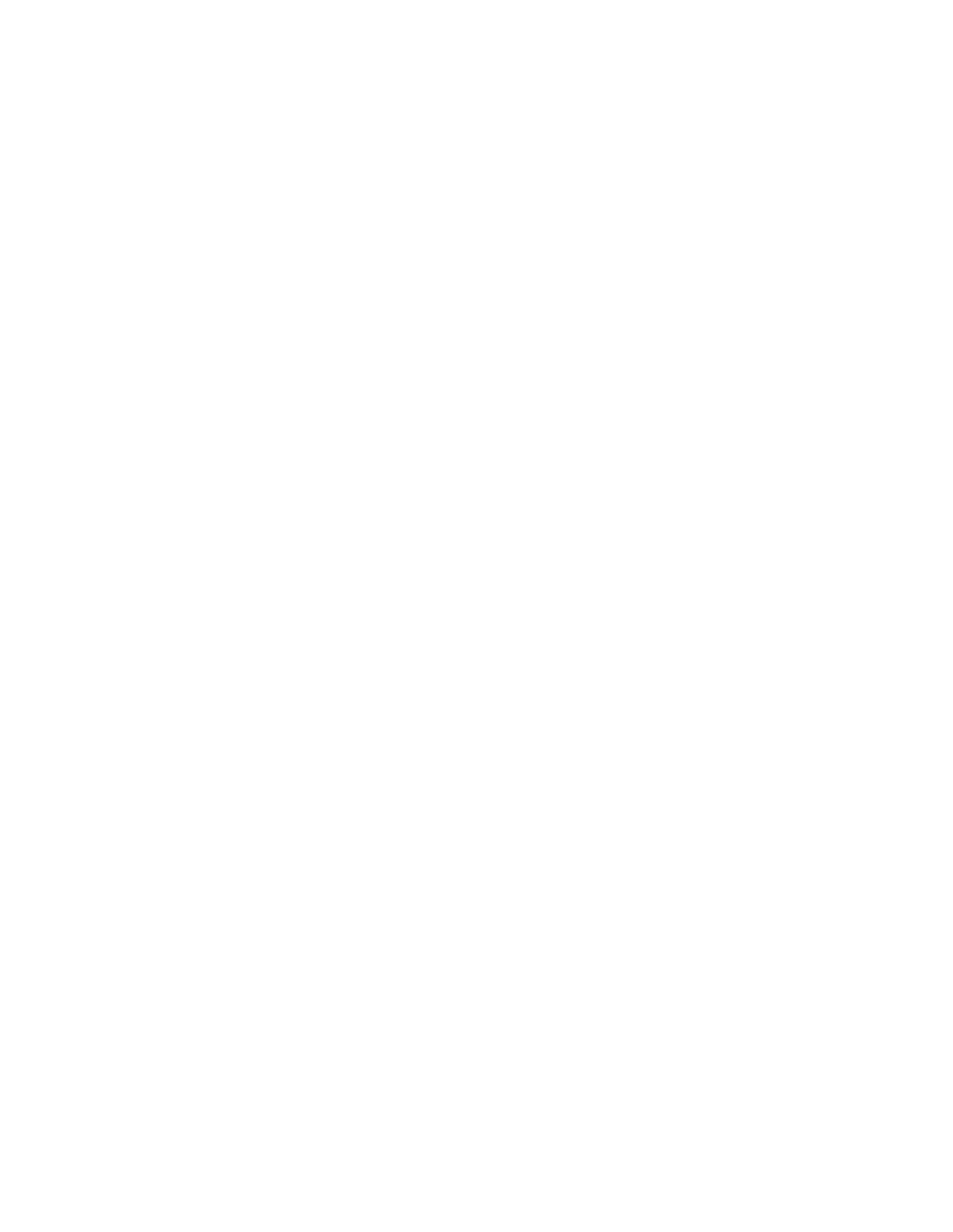

# **State of Alabama** Department of **Examiners of Public Accounts** P.O. Box 302251, Montgomery, AL 36130-2251

401 Adams Avenue, Suite 280 Montgomery, Alabama 36104-4325 Rachel Laurie Riddle Telephone (334) 242-9200 *Chief Examiner* FAX (334) 242-1775

June 15, 2022

Representative Howard Sanderford Chairman, Sunset Committee Alabama State House Montgomery, AL 36130

Dear Representative Sanderford,

This report was prepared to provide information for use by the Sunset Committee in conducting its review and evaluation of the operations of the Alabama Board of Examiners of Landscape Architects in accordance with the *Code of Alabama 1975,* Section 41-20-9.

The report contains unaudited information obtained from the management, staff, and records of the Alabama Board of Examiners of Landscape Architects in addition to information obtained from other sources.

Please contact me if you have any questions concerning this report.

Sincerely,

fachel Lanie Lidde

Rachel Laurie Riddle Chief Examiner

**Examiner** Charnelle Martin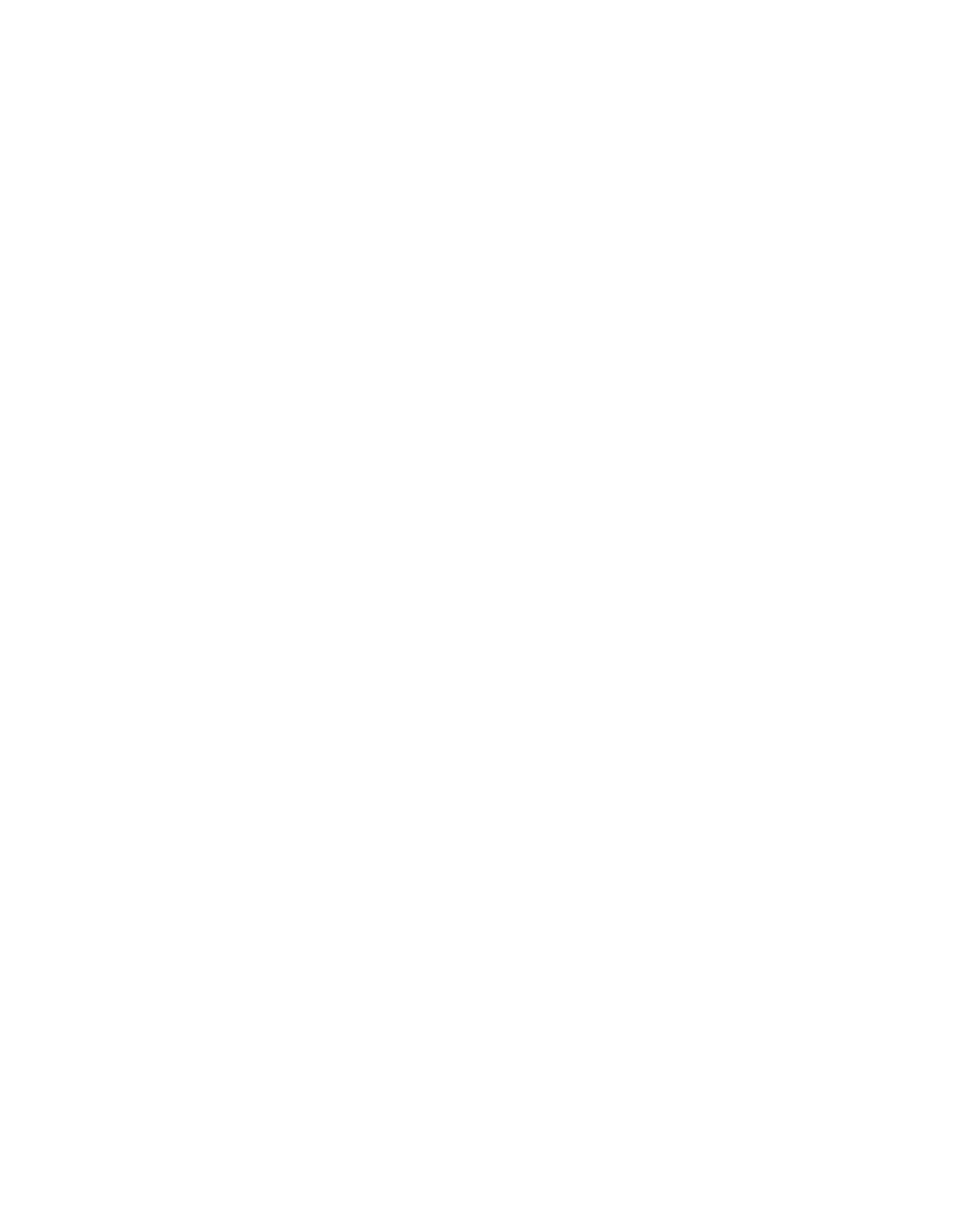# **CONTENTS**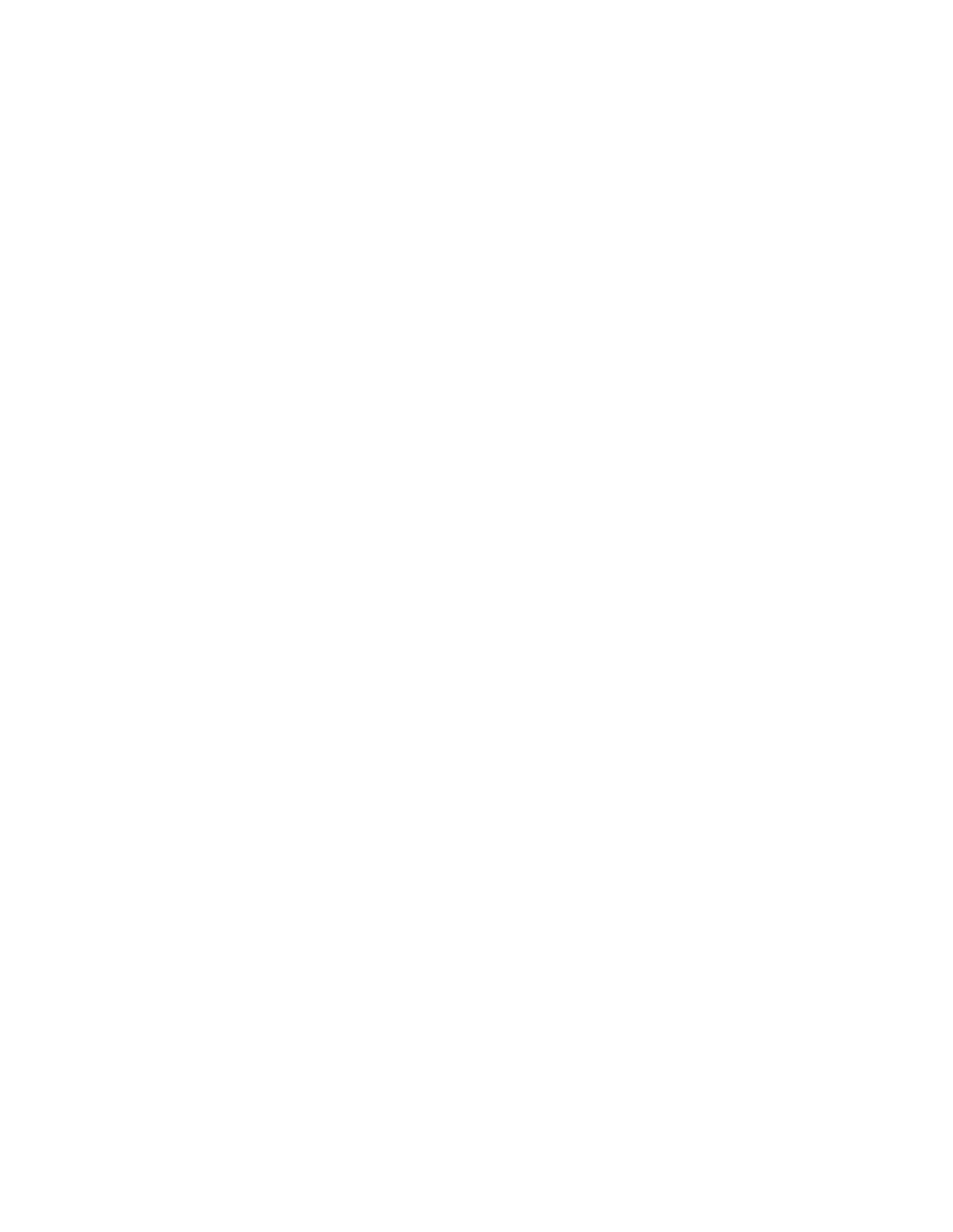# <span id="page-6-0"></span>**PROFILE**

# <span id="page-6-1"></span>*Purpose/Authority*

The Board of Examiners of Landscape Architects was created in 1971 to license and regulate the practice of landscape architecture. The Board operates under the authority of the *Code of Alabama 1975*, Section 34-17-1 through 34-17-7, and 34-17-20 through 34-17-27.

<span id="page-6-2"></span>

| <b>Characteristics</b>                   |                                                                                                                                                                                                                                                                                                                 |
|------------------------------------------|-----------------------------------------------------------------------------------------------------------------------------------------------------------------------------------------------------------------------------------------------------------------------------------------------------------------|
| <b>Members</b> and<br><b>Selection</b>   | Three members appointed by the Governor and confirmed by<br>the Senate.<br>Code of Alabama 1975, Section 34-17-2(a)                                                                                                                                                                                             |
| <b>Term</b>                              | Three-year staggered terms.<br>Code of Alabama 1975, Section 34-17-2(a)                                                                                                                                                                                                                                         |
| <b>Qualifications</b>                    | Shall be registered landscape architects of recognized standing<br>having engaged in the practice of landscape architecture in the<br>State of Alabama for a period of two years or more at the time<br>of their appointments and shall be residents of this state.<br>Code of Alabama 1975, Section 34-17-2(a) |
| <b>Consumer</b><br><b>Representation</b> | No statutory requirement.                                                                                                                                                                                                                                                                                       |
| <b>Racial Representation</b>             | No statutory requirement.<br>No minority members serving.                                                                                                                                                                                                                                                       |
| Geographical<br><b>Representation</b>    | No statutory requirement.                                                                                                                                                                                                                                                                                       |
| <b>Other Representation</b>              | Membership of the board shall be inclusive and reflect the<br>racial, gender, urban/rural, and economic diversity of the state.<br>Code of Alabama 1975, Section 34-17-2(a)                                                                                                                                     |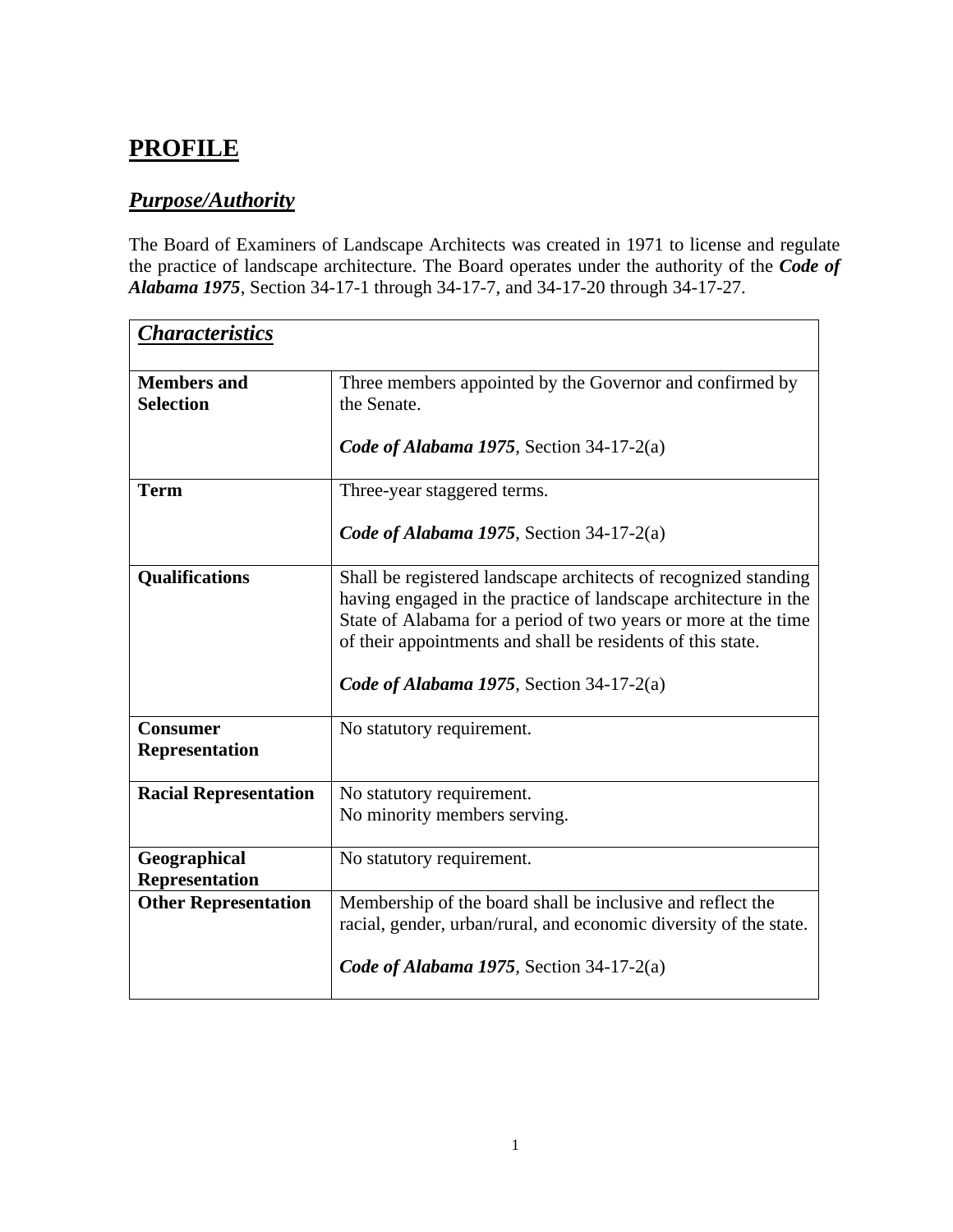<span id="page-7-0"></span>

| Compensation             | The board members shall receive no salary or other                                                               |
|--------------------------|------------------------------------------------------------------------------------------------------------------|
|                          | compensation for their services as members but shall be                                                          |
|                          | reimbursed for reasonable and necessary expenses incurred in<br>carrying out their duties.                       |
|                          |                                                                                                                  |
|                          | Code of Alabama 1975, Section 34-17-2(b)                                                                         |
| <b>Attended Board</b>    | <b>Two Board Members</b>                                                                                         |
| <b>Member Training</b>   | <b>Executive Director</b>                                                                                        |
|                          | <b>Board Attorney</b>                                                                                            |
| <i><b>Operations</b></i> |                                                                                                                  |
| <b>Administrator</b>     | The Board contracts with Warren & Company Inc. for                                                               |
|                          | management services and office space. The current annual                                                         |
|                          | contract amount is \$30,000. Keith Warren, president of Warren<br>and Company, serves as the Executive Director. |
|                          |                                                                                                                  |
| Location                 | 2777 Zelda Road                                                                                                  |
|                          | Montgomery, AL 36106                                                                                             |
|                          | Office Hours: M-F 8:30 a.m. to 4:30 p.m.                                                                         |
| <b>Employees</b>         | None                                                                                                             |
| <b>Legal Counsel</b>     | Laura Howell, employee of the Attorney General's Office.                                                         |
| <b>Subpoena Power</b>    | None except as provided the Administrative Procedure Act,                                                        |
|                          | Code of Alabama 1975, Section 41-22-12 for hearings and                                                          |
|                          | contested cases.                                                                                                 |
| <b>Internet Presence</b> | https://abela.alabama.gov/                                                                                       |
|                          | Home                                                                                                             |
|                          | Board                                                                                                            |
|                          | <b>Board Meetings</b><br>٠                                                                                       |
|                          | Committee                                                                                                        |
|                          | Handbook<br>$\bullet$<br><b>Online Renewal</b>                                                                   |
|                          | Application & Forms                                                                                              |
|                          | Landscape Architects Search                                                                                      |
|                          | <b>CE</b> Guidelines                                                                                             |
|                          | Contact                                                                                                          |
|                          |                                                                                                                  |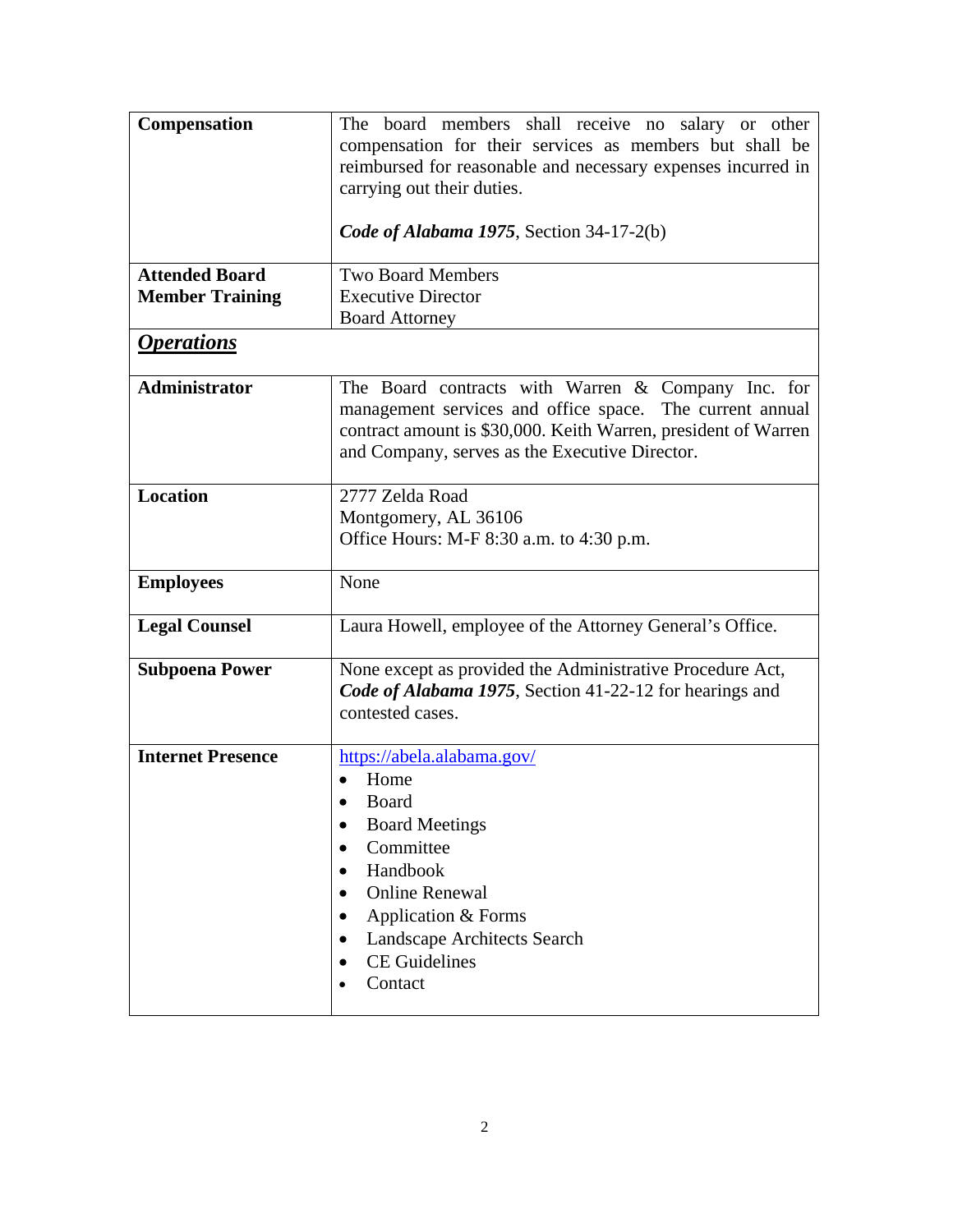<span id="page-8-1"></span><span id="page-8-0"></span>

| <b>Financial</b>                          |                                                                                                                                                                                                                                                                                                                                                                                                                                                                                                                                                                                                                                                                                                                                                                                                                                                                                               |  |  |  |  |
|-------------------------------------------|-----------------------------------------------------------------------------------------------------------------------------------------------------------------------------------------------------------------------------------------------------------------------------------------------------------------------------------------------------------------------------------------------------------------------------------------------------------------------------------------------------------------------------------------------------------------------------------------------------------------------------------------------------------------------------------------------------------------------------------------------------------------------------------------------------------------------------------------------------------------------------------------------|--|--|--|--|
| <b>Source of Funds</b>                    | <b>Licensing Fees</b>                                                                                                                                                                                                                                                                                                                                                                                                                                                                                                                                                                                                                                                                                                                                                                                                                                                                         |  |  |  |  |
| <b>State Treasury</b>                     | Yes, Special Revenue Fund 0366                                                                                                                                                                                                                                                                                                                                                                                                                                                                                                                                                                                                                                                                                                                                                                                                                                                                |  |  |  |  |
|                                           | Code of Alabama 1975, Section 34-17-6                                                                                                                                                                                                                                                                                                                                                                                                                                                                                                                                                                                                                                                                                                                                                                                                                                                         |  |  |  |  |
| <b>Required Distributions</b>             | None                                                                                                                                                                                                                                                                                                                                                                                                                                                                                                                                                                                                                                                                                                                                                                                                                                                                                          |  |  |  |  |
| <b>Unused Funds</b>                       | Board retains unused funds at fiscal year-end.                                                                                                                                                                                                                                                                                                                                                                                                                                                                                                                                                                                                                                                                                                                                                                                                                                                |  |  |  |  |
| Licensure                                 |                                                                                                                                                                                                                                                                                                                                                                                                                                                                                                                                                                                                                                                                                                                                                                                                                                                                                               |  |  |  |  |
| <b>Licensees</b>                          | 240 as of February 24, 2022                                                                                                                                                                                                                                                                                                                                                                                                                                                                                                                                                                                                                                                                                                                                                                                                                                                                   |  |  |  |  |
|                                           | <b>Source: Administrator</b>                                                                                                                                                                                                                                                                                                                                                                                                                                                                                                                                                                                                                                                                                                                                                                                                                                                                  |  |  |  |  |
| <b>Licensure</b><br><b>Qualifications</b> | Must be 19 years of age or older.<br>$\bullet$<br>Citizen of the United States or legally present in the United<br>States.<br>Graduate from a college or school of landscape<br>architecture approved by the Board.<br>Submit evidence of acceptable experience of a total of five<br>$\bullet$<br>years of combined education and practical experience.<br>A Master's or doctoral degree shall fulfill five years<br>$\bullet$<br>combined education and practical experience with one<br>additional year of practical experience for a total of six<br>years combined education and practical experience.<br>In lieu of the above requirements, an applicant must have<br>eight years of practical experience that began prior to<br>August 1, 2012, to qualify for exemption of the<br>requirement to obtain a degree in landscape architecture.<br>Code of Alabama 1975, Section 34-17-21 |  |  |  |  |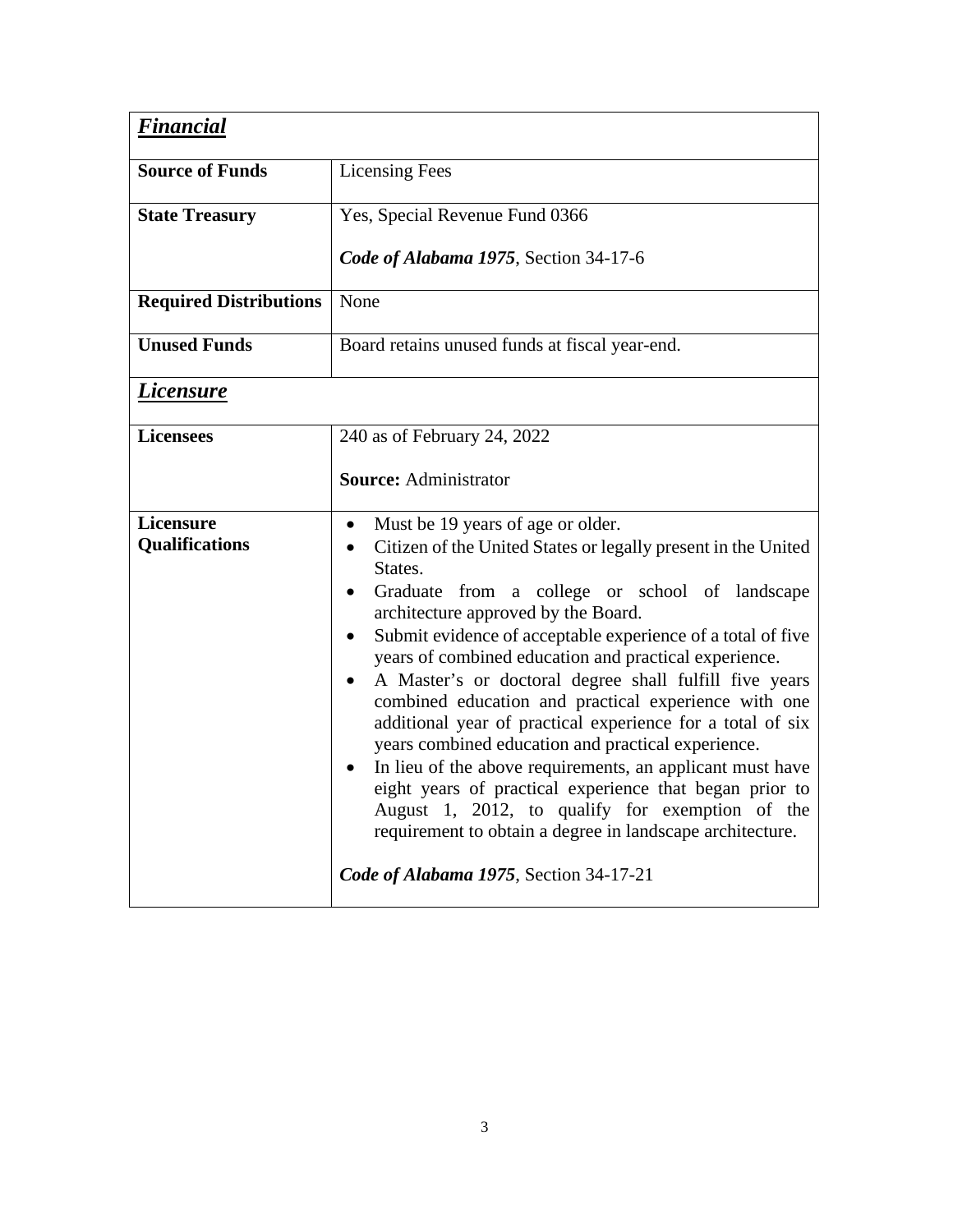| <b>Examinations</b> | Applicants are required to pass the four-part computerized<br>Landscape Architect Registration Exam (LARE) prepared and<br>scored by the Council of Landscape Architectural Registration<br>Boards (CLARB).<br>Exams are administered at PSI Test Centers located in<br>Montgomery, Birmingham, Vestavia Hills, Huntsville, and<br>Mobile. Exam fees are paid directly to CLARB.<br>Candidates can test at any PSI center even if it is not in<br>Alabama. They may also test online without having to go to a<br>PSI center.<br>Applicants must also pass a supplemental examination<br>administered by the board, an open book questionnaire testing<br>the applicant's knowledge of Alabama statutes as it relates to<br>landscape architecture. The exam fees for the supplemental<br>exam are paid directly to the Board and the applicants must<br>complete this exam during the application process. |                |                     |             |  |  |  |  |  |
|---------------------|-------------------------------------------------------------------------------------------------------------------------------------------------------------------------------------------------------------------------------------------------------------------------------------------------------------------------------------------------------------------------------------------------------------------------------------------------------------------------------------------------------------------------------------------------------------------------------------------------------------------------------------------------------------------------------------------------------------------------------------------------------------------------------------------------------------------------------------------------------------------------------------------------------------|----------------|---------------------|-------------|--|--|--|--|--|
|                     | <b>Exam I - Project and Construction Management</b>                                                                                                                                                                                                                                                                                                                                                                                                                                                                                                                                                                                                                                                                                                                                                                                                                                                         |                |                     |             |  |  |  |  |  |
|                     | <b>Fiscal Year</b>                                                                                                                                                                                                                                                                                                                                                                                                                                                                                                                                                                                                                                                                                                                                                                                                                                                                                          | # Taken        | # Passed            | % Passed    |  |  |  |  |  |
|                     | 2018                                                                                                                                                                                                                                                                                                                                                                                                                                                                                                                                                                                                                                                                                                                                                                                                                                                                                                        | 5              | 5                   | 100%        |  |  |  |  |  |
|                     | 2019                                                                                                                                                                                                                                                                                                                                                                                                                                                                                                                                                                                                                                                                                                                                                                                                                                                                                                        | 3              | 3                   | 100%        |  |  |  |  |  |
|                     | 2020                                                                                                                                                                                                                                                                                                                                                                                                                                                                                                                                                                                                                                                                                                                                                                                                                                                                                                        | 5              | 4                   | 80%         |  |  |  |  |  |
|                     | 2021                                                                                                                                                                                                                                                                                                                                                                                                                                                                                                                                                                                                                                                                                                                                                                                                                                                                                                        | $\overline{2}$ | $\overline{2}$      | 100%        |  |  |  |  |  |
|                     | <b>Exam II – Inventory and Analysis</b>                                                                                                                                                                                                                                                                                                                                                                                                                                                                                                                                                                                                                                                                                                                                                                                                                                                                     |                |                     |             |  |  |  |  |  |
|                     | <b>Fiscal Year</b>                                                                                                                                                                                                                                                                                                                                                                                                                                                                                                                                                                                                                                                                                                                                                                                                                                                                                          | # Taken        | # Passed            | % Passed    |  |  |  |  |  |
|                     | 2018                                                                                                                                                                                                                                                                                                                                                                                                                                                                                                                                                                                                                                                                                                                                                                                                                                                                                                        | 3              | 3                   | 100%        |  |  |  |  |  |
|                     | 2019                                                                                                                                                                                                                                                                                                                                                                                                                                                                                                                                                                                                                                                                                                                                                                                                                                                                                                        | 3              | 3                   | 100%        |  |  |  |  |  |
|                     | 2020                                                                                                                                                                                                                                                                                                                                                                                                                                                                                                                                                                                                                                                                                                                                                                                                                                                                                                        | 8              | 6                   | 75%         |  |  |  |  |  |
|                     | 2021                                                                                                                                                                                                                                                                                                                                                                                                                                                                                                                                                                                                                                                                                                                                                                                                                                                                                                        | 4              | 2                   | 50%         |  |  |  |  |  |
|                     | <b>Exam III - Design</b>                                                                                                                                                                                                                                                                                                                                                                                                                                                                                                                                                                                                                                                                                                                                                                                                                                                                                    |                |                     |             |  |  |  |  |  |
|                     | <b>Fiscal Year</b>                                                                                                                                                                                                                                                                                                                                                                                                                                                                                                                                                                                                                                                                                                                                                                                                                                                                                          | # Taken        | # Passed            | % Passed    |  |  |  |  |  |
|                     | 2018                                                                                                                                                                                                                                                                                                                                                                                                                                                                                                                                                                                                                                                                                                                                                                                                                                                                                                        | 3              | 3                   | 100%        |  |  |  |  |  |
|                     | 2019                                                                                                                                                                                                                                                                                                                                                                                                                                                                                                                                                                                                                                                                                                                                                                                                                                                                                                        | $\overline{2}$ | $\overline{2}$      | 100%        |  |  |  |  |  |
|                     |                                                                                                                                                                                                                                                                                                                                                                                                                                                                                                                                                                                                                                                                                                                                                                                                                                                                                                             |                |                     |             |  |  |  |  |  |
|                     | 2020<br>2021                                                                                                                                                                                                                                                                                                                                                                                                                                                                                                                                                                                                                                                                                                                                                                                                                                                                                                | 6<br>3         | 6<br>$\mathfrak{2}$ | 100%<br>67% |  |  |  |  |  |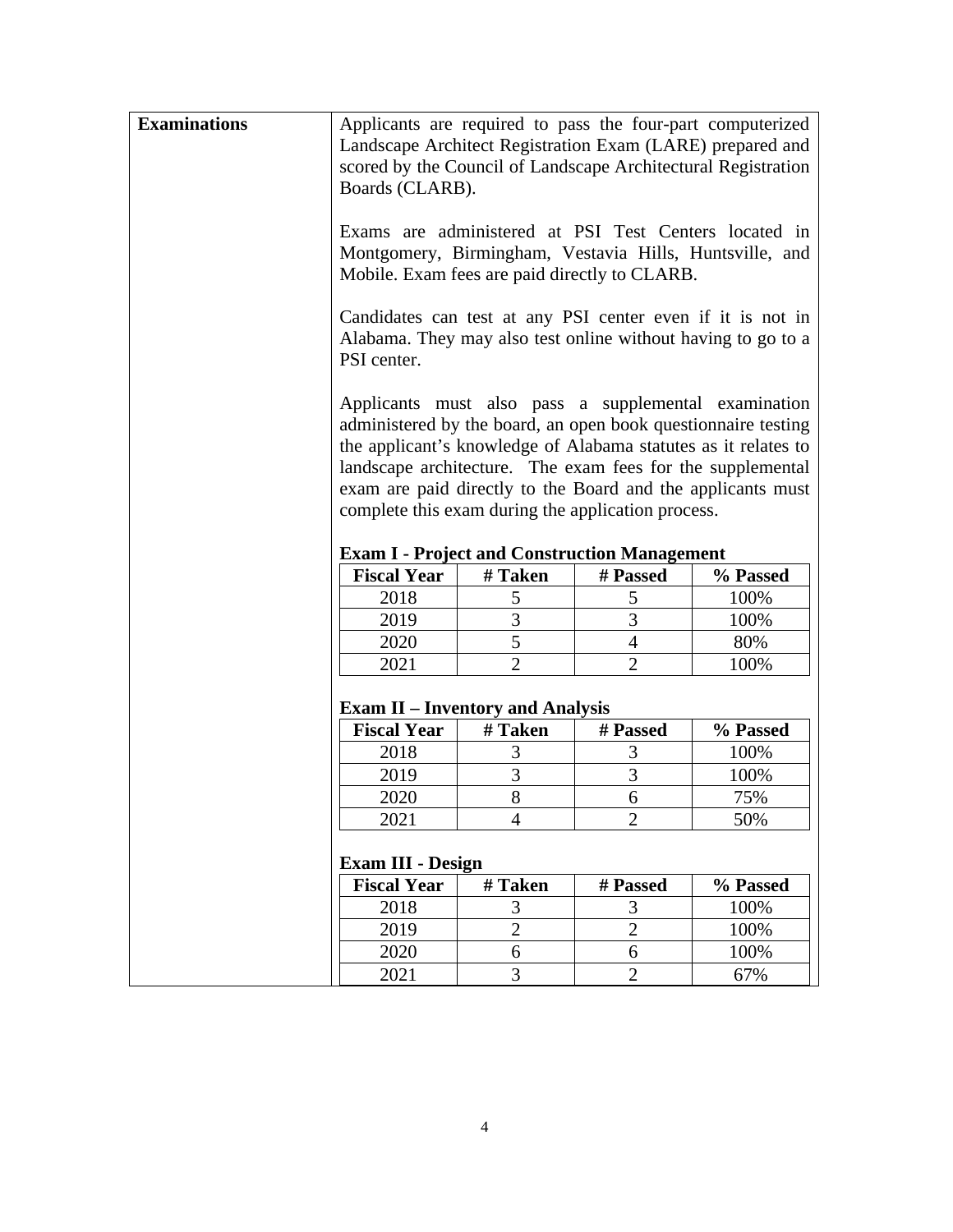| <b>Examinations Cont.</b> | <b>Exam IV - Grading, Drainage and Construction</b>                                                                                                                                                                                                                                                                                                                                                                                                                                                                                                                                                              |         |                |          |  |  |  |  |
|---------------------------|------------------------------------------------------------------------------------------------------------------------------------------------------------------------------------------------------------------------------------------------------------------------------------------------------------------------------------------------------------------------------------------------------------------------------------------------------------------------------------------------------------------------------------------------------------------------------------------------------------------|---------|----------------|----------|--|--|--|--|
|                           | <b>Documentation</b>                                                                                                                                                                                                                                                                                                                                                                                                                                                                                                                                                                                             |         |                |          |  |  |  |  |
|                           | <b>Fiscal Year</b>                                                                                                                                                                                                                                                                                                                                                                                                                                                                                                                                                                                               | # Taken | # Passed       | % Passed |  |  |  |  |
|                           | 2018                                                                                                                                                                                                                                                                                                                                                                                                                                                                                                                                                                                                             | 4       | 4              | 100%     |  |  |  |  |
|                           | 2019                                                                                                                                                                                                                                                                                                                                                                                                                                                                                                                                                                                                             | 3       | $\overline{2}$ | 67%      |  |  |  |  |
|                           | 2020                                                                                                                                                                                                                                                                                                                                                                                                                                                                                                                                                                                                             | 6       | $\overline{2}$ | 33%      |  |  |  |  |
|                           | 2021                                                                                                                                                                                                                                                                                                                                                                                                                                                                                                                                                                                                             | 7       | 3              | 43%      |  |  |  |  |
|                           | <b>Supplemental Examination</b>                                                                                                                                                                                                                                                                                                                                                                                                                                                                                                                                                                                  |         |                |          |  |  |  |  |
|                           | <b>Fiscal Year</b>                                                                                                                                                                                                                                                                                                                                                                                                                                                                                                                                                                                               | # Taken | # Passed       | % Passed |  |  |  |  |
|                           | FY 2018                                                                                                                                                                                                                                                                                                                                                                                                                                                                                                                                                                                                          | 16      | 16             | 100%     |  |  |  |  |
|                           | FY 2019                                                                                                                                                                                                                                                                                                                                                                                                                                                                                                                                                                                                          | 16      | 16             | 100%     |  |  |  |  |
|                           | FY 2020                                                                                                                                                                                                                                                                                                                                                                                                                                                                                                                                                                                                          | 19      | 19             | 100%     |  |  |  |  |
|                           | FY 2021                                                                                                                                                                                                                                                                                                                                                                                                                                                                                                                                                                                                          | 33      | 33             | 100%     |  |  |  |  |
|                           |                                                                                                                                                                                                                                                                                                                                                                                                                                                                                                                                                                                                                  |         |                |          |  |  |  |  |
|                           | Code of Alabama 1975, Section 34-17-22<br><b>Administrative Rule 500-X-2-.04</b>                                                                                                                                                                                                                                                                                                                                                                                                                                                                                                                                 |         |                |          |  |  |  |  |
|                           |                                                                                                                                                                                                                                                                                                                                                                                                                                                                                                                                                                                                                  |         |                |          |  |  |  |  |
|                           |                                                                                                                                                                                                                                                                                                                                                                                                                                                                                                                                                                                                                  |         |                |          |  |  |  |  |
|                           | Pass/Fail rates by Alabama public educational institutions are<br>not available.                                                                                                                                                                                                                                                                                                                                                                                                                                                                                                                                 |         |                |          |  |  |  |  |
|                           |                                                                                                                                                                                                                                                                                                                                                                                                                                                                                                                                                                                                                  |         |                |          |  |  |  |  |
|                           | Source: Administrator                                                                                                                                                                                                                                                                                                                                                                                                                                                                                                                                                                                            |         |                |          |  |  |  |  |
| <b>Reciprocity</b>        | May permit the practice of landscape architecture in this state<br>under a landscape architect license issued under the laws of any<br>other state or country, if the other state or country's standard of<br>qualifications and examinations are substantially equivalent to<br>those required in this state and the other state or country gives<br>similar recognition and endorsement to landscape architect<br>licenses of this state.<br>The Board does not have any formal reciprocity agreements<br>with any other state.<br>Code of Alabama 1975, Section 34-17-26<br><b>Source:</b> Executive Director |         |                |          |  |  |  |  |
| <b>Renewals</b>           | Annually, on January 1 <sup>st.</sup> Delinquent if not renewed by<br>January 31 <sup>st</sup> and subject to a \$50 penalty fee. License is<br>suspended if license fee and penalty are not paid by March<br>15 <sup>th</sup>                                                                                                                                                                                                                                                                                                                                                                                   |         |                |          |  |  |  |  |
|                           | Online renewal is available. 67% renewed online in 2021.                                                                                                                                                                                                                                                                                                                                                                                                                                                                                                                                                         |         |                |          |  |  |  |  |
|                           | Code of Alabama 1975, Section 34-17-24                                                                                                                                                                                                                                                                                                                                                                                                                                                                                                                                                                           |         |                |          |  |  |  |  |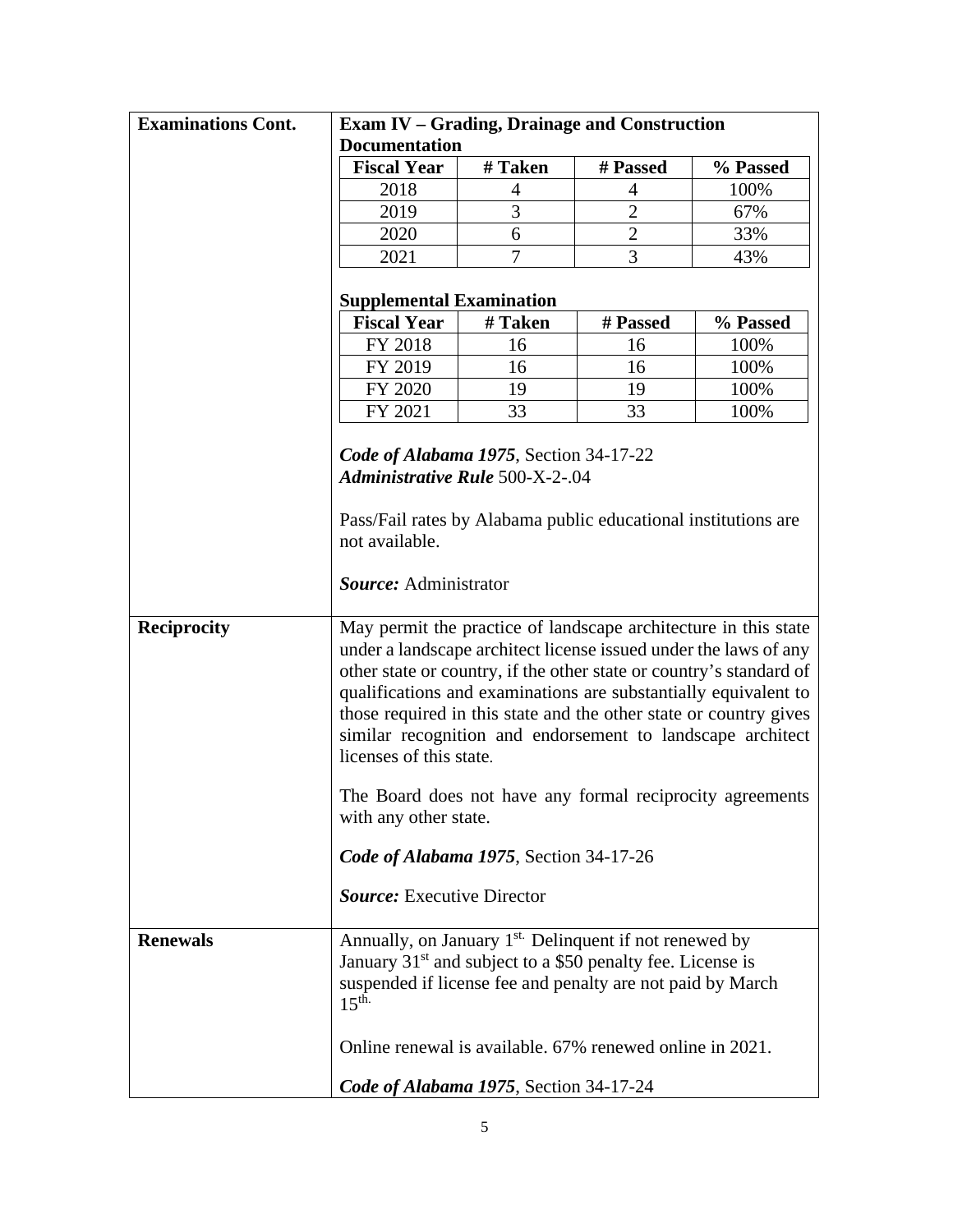| <b>Licensee</b>             | Data not collected by the Board                                                   |
|-----------------------------|-----------------------------------------------------------------------------------|
| <b>Demographics</b>         |                                                                                   |
| <b>Continuing Education</b> | 16 professional development hours                                                 |
|                             | Code of Alabama 1975, Section 34-17-20(b)<br>Administrative Rule 500-X-2-14(4)(a) |

# <span id="page-11-0"></span>**SIGNIFICANT ISSUE**

**Significant Issue 2022-01 - Seven of the twenty-seven licensees responding to the survey** stated that other professionals performing the work of a landscape architect is the most significant issue facing the profession.

Currently, registered engineers, registered architects, registered professional land surveyors, regionally or urban planners, arborists, foresters, gardeners, home builders, horticulturists, nurseryman, general or landscape contractors are exempt from licensure with the Alabama Board of Examiners in Landscape Architect and are lawfully able to engage in the practice of landscape architecture when such work is incidental to their practices.

**Board's Response** – The Board will review the questionnaires and responses once the report is issued in order to address the concerns of other professionals exempt in the statute. There are several exemptions provided for Section 34-17-27, *Code of Alabama 1975,* that the board will review these to determine if all are still relevant and necessary. If changes need to be made, the Board will prepare legislative changes to present for the 2023 Regular Legislative Session.

# <span id="page-11-1"></span>**STATUS OF PRIOR FINDINGS/SIGNIFICANT ISSUES**

All prior findings/significant issues have been resolved.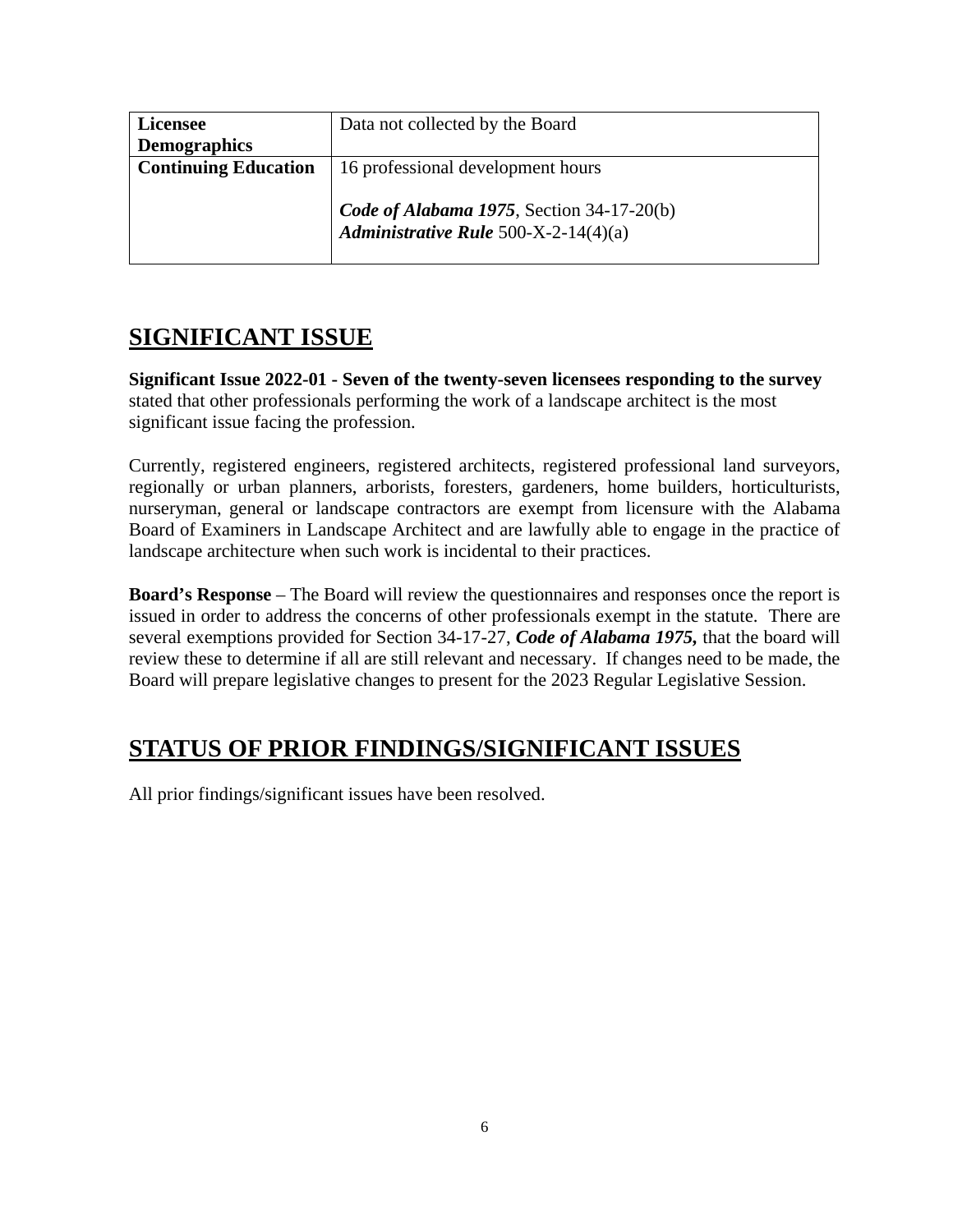# <span id="page-12-0"></span>**ORGANIZATION**



# <span id="page-12-1"></span>**PERSONNEL**

The Board does not have any employees. The Board contracts with Warren & Company Inc. for management services and office space. Keith Warren, president of Warren & Company Inc., serves as the Board's executive director. The current annual contract amount is \$30,000.

# **Legal Counsel**

Laura Howell, Attorney General's Office, provides legal services for the Board of Examiners of Landscape Architects.

# <span id="page-12-2"></span>**PERFORMANCE CHARACTERISTICS**

# **Number of Licensees for the Past Four Fiscal Years**

|                             | <b>FISCAL YEARS</b> |      |      |      |  |
|-----------------------------|---------------------|------|------|------|--|
| <b>Landscape Architects</b> | 2018                | 2019 | 2020 | 2021 |  |
| In-State                    | 109                 |      | 108  |      |  |
| Out-of-State                | 56ء                 | 161  | 119  | 192  |  |
| <b>Total</b>                | 265                 | 273  | 227  | 303  |  |

**Operating Disbursements per Licensee** (FY 2021) - \$131.25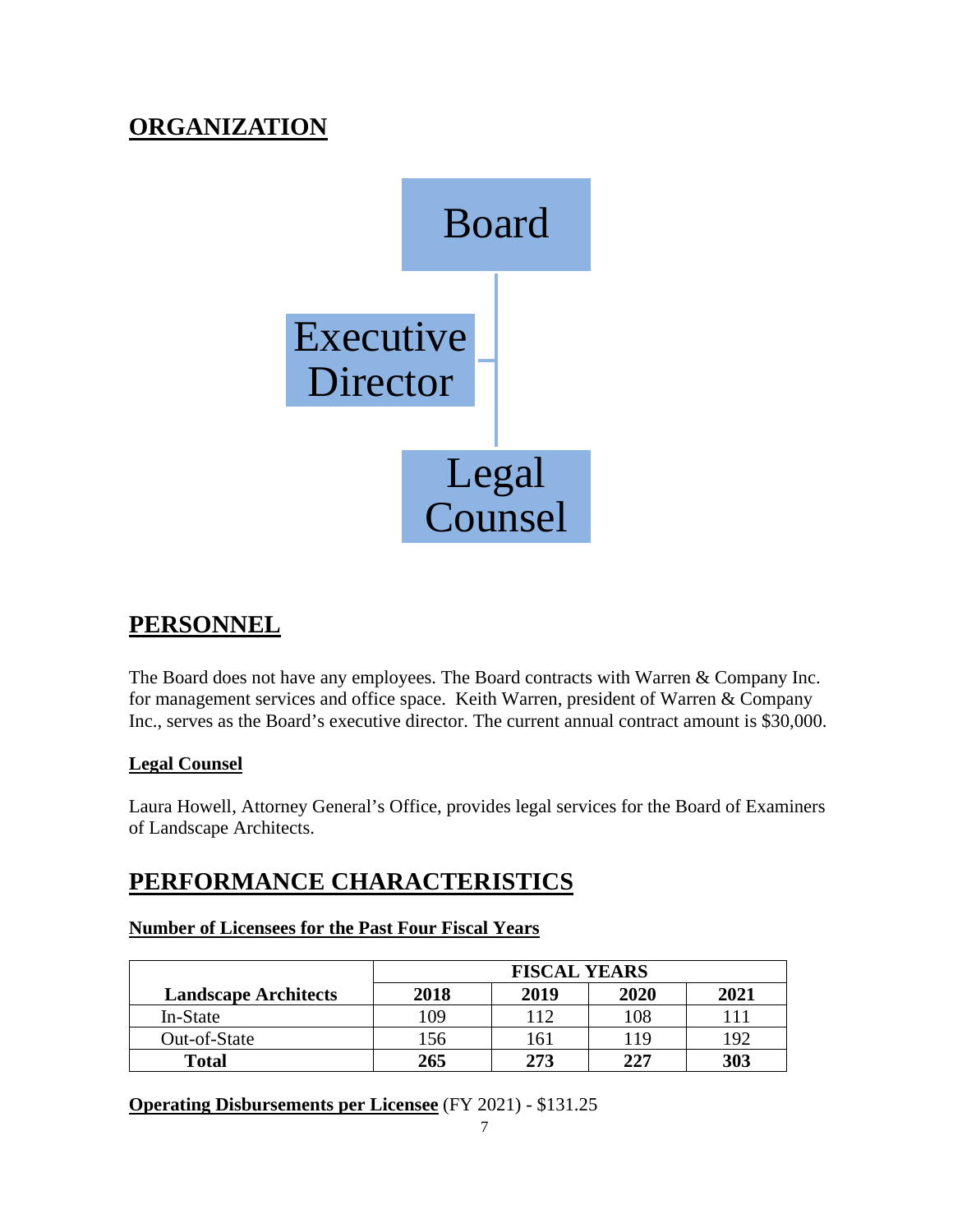# **Notification of Board decisions to Amend Administrative Rules**

The Board complied with notification procedures prescribed in the Administrative Procedure Act, which includes publication of proposed rules in the Administrative Monthly, and public hearings on proposed rules. Licensees are notified through the Board's website and via email.

# <span id="page-13-0"></span>**COMPLAINT HANDLING**

The Board's *Administrative Rule* 500-X-2-.13 provides procedures for receipt, documentation, and investigation of complaints received by the Board.

| <b>Initial Contact/Documentation</b>                                  | Complaints must be written, signed, and<br>notarized on the Board's form. Any person may<br>file a complaint including board members.<br>Complaint forms are available on the Board's<br>website. The Board acknowledges receipt of<br>complaint by letter. |  |
|-----------------------------------------------------------------------|-------------------------------------------------------------------------------------------------------------------------------------------------------------------------------------------------------------------------------------------------------------|--|
| <b>Anonymous Complaints</b><br>Accepted                               | N <sub>0</sub>                                                                                                                                                                                                                                              |  |
| <b>Investigative Process / Probable</b><br><b>Cause Determination</b> | Complaints are investigated by an investigator<br>employed by Warren & Co. and the Board chair<br>to determine probable cause. The Board chair<br>recuses herself from further proceedings related<br>to the complaint.                                     |  |
| <b>Negotiated Settlements</b>                                         | Yes, negotiated settlements are accepted with<br>guidance from the Board's Attorney.                                                                                                                                                                        |  |
| <b>Notification of Resolution to the</b><br><b>Complainant</b>        | Complainants are notified of the Board's<br>resolution by mail.                                                                                                                                                                                             |  |

*Source:* Executive Director

The Board had only one complaint. The complaint was received in FY 2021 and was resolved, with a cease-and-desist letter in 15 business days.

# <span id="page-13-1"></span>**REGULATION IN CONJUNCTION WITH OTHER ENTITIES**

The Alabama Department of Agriculture and Industries issues a Horticulture Professional Service License where permittees engage in and solicit landscape designs and essentially provides the same service as landscape architects, with exception of the preparation of plans and specifications for grading and drainage.

Licensed professional engineers, land surveyors, arborists, foresters, home builders and horticulturists regulated by other state licensing boards can engage in landscape architecture practices that are incidental to their profession.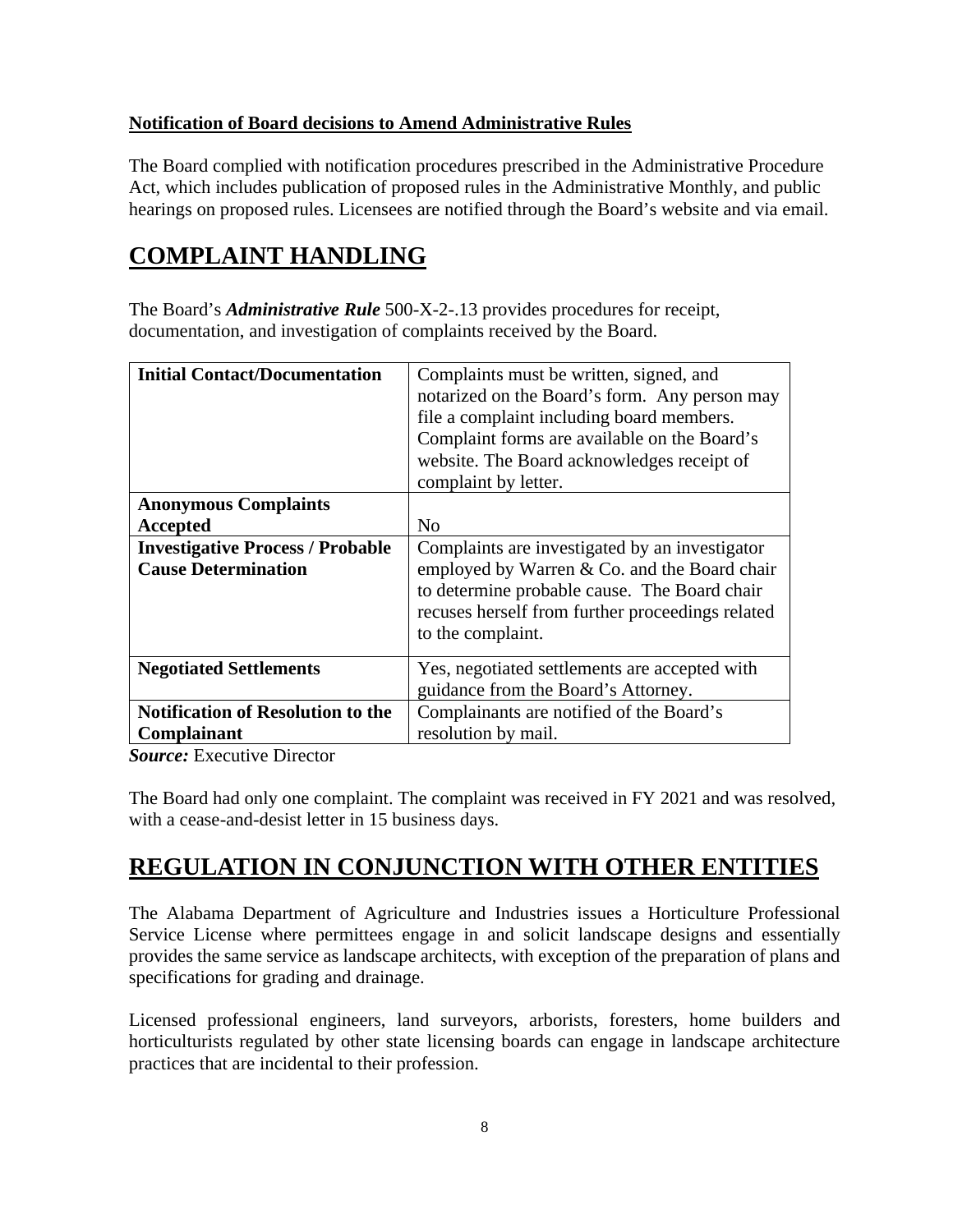# <span id="page-14-0"></span>**FINANCIAL INFORMATION**

## **Source of Funds**

License fees and penalties.

## **Fund**

The Board operates from Special Revenue Fund 0366 in the State Treasury, authorized by the *Code of Alabama 1975*, Section 34-17-6. Year-end balances are retained for the Board's continuous use, subject to appropriations.

<span id="page-14-1"></span>

| FEE                           | <b>STATUTORY</b>  | <b>AMOUNT</b>     | <b>AMOUNT</b>    |
|-------------------------------|-------------------|-------------------|------------------|
| <b>TYPE/PURPOSE</b>           | <b>AUTHORITY</b>  | <b>AUTHORIZED</b> | <b>COLLECTED</b> |
| <b>Application Fee</b>        | $34-17-25(1)$     | \$150.00          | \$150.00         |
| Original Certificate Fee      | $34-17-25(3)$     | \$50.00           | \$50.00          |
| Duplicate Certificate Fee     | $34-17-25(4)$     | \$50.00           | \$50.00          |
| Annual License Fee            | $34-17-25(5)$     | \$150.00          | \$150.00         |
| <b>Delinquent Penalty Fee</b> | $34 - 17 - 24(b)$ | \$50.00           | \$50.00          |
| Admin Fee for                 |                   |                   |                  |
| Supplemental Exam             | $34 - 17 - 25(7)$ | \$150.00          | \$150.00         |
| Corporation /Partnership      |                   | Determined by     |                  |
| Original Cert.                | $34-17-4(c)(2)$   | the Board*        | \$50.00          |
| Corporation/Partnership       |                   | Determined by     |                  |
| <b>Annual Renewal</b>         | $34-17-4(c)(2)$   | the Board*        | \$50.00          |
| <b>Reinstatement Fee</b>      | $34-17-24$ (d)    | \$150             | \$150.00         |

# *Schedule of Fees*

**\*** Set by *Administrative Rule* 500-X-2-.10(h)(i)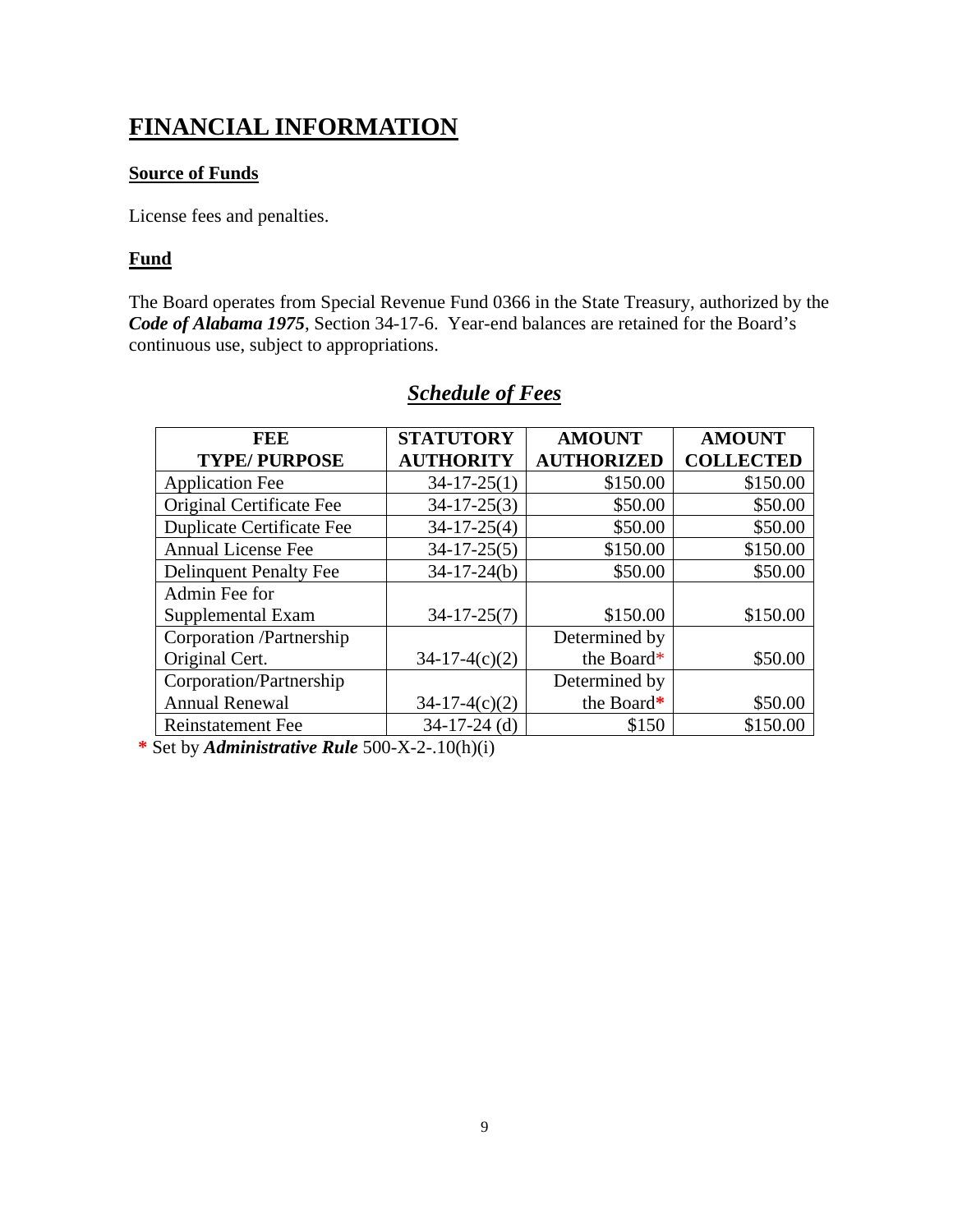# *Schedule of Receipts, Disbursements and Balances*

October 1, 2017 through September 30, 2021

<span id="page-15-0"></span>

|                                              |              | 2020-2021 | 2019-2020   | 2018-2019    | 2017-2018   |
|----------------------------------------------|--------------|-----------|-------------|--------------|-------------|
| <b>Receipts</b>                              |              |           |             |              |             |
| <b>Licensing Fees</b>                        | $\mathbb{S}$ | 61,550.00 | \$52,750.00 | \$47,525.00  | \$47,200.00 |
| <b>Disbursements</b>                         |              |           |             |              |             |
| Travel, In-State                             |              | 428.70    | 711.89      | 896.65       | 923.01      |
| Travel, Out-of-State                         |              |           | 1,753.87    | 2,175.69     | 2,326.39    |
| Utilities and Communication                  |              | 238.03    | 265.82      | 199.76       | 263.11      |
| <b>Professional Services</b>                 |              | 32,260.10 | 36,146.94   | 32,168.94    | 31,426.40   |
| Supplies, Materials, and Operating Expenses  |              | 6,841.94  | 6,655.22    | 6,428.60     | 6,581.49    |
| Total                                        |              | 39,768.77 | 45,533.74   | 41,869.64    | 41,520.40   |
| <b>Excess of Receipts Over Disbursements</b> |              | 21,781.23 | 7,216.26    | 5,655.36     | 5,679.60    |
| Cash Balances at Beginning of Year           |              | 57,449.14 | 50,232.88   | 44,577.52    | 38,897.92   |
| Cash Balances at End of Year                 |              | 79,230.37 | 57,449.14   | 50,232.88    | 44,577.52   |
| Reserve for Unpaid Obligations               |              | (677.00)  | (16,715.00) | (18, 875.00) | (7,045.00)  |
| Unobligated Cash Balance at Year End         | \$           | 78,553.37 | \$40,734.14 | \$31,357.88  | \$37,532.52 |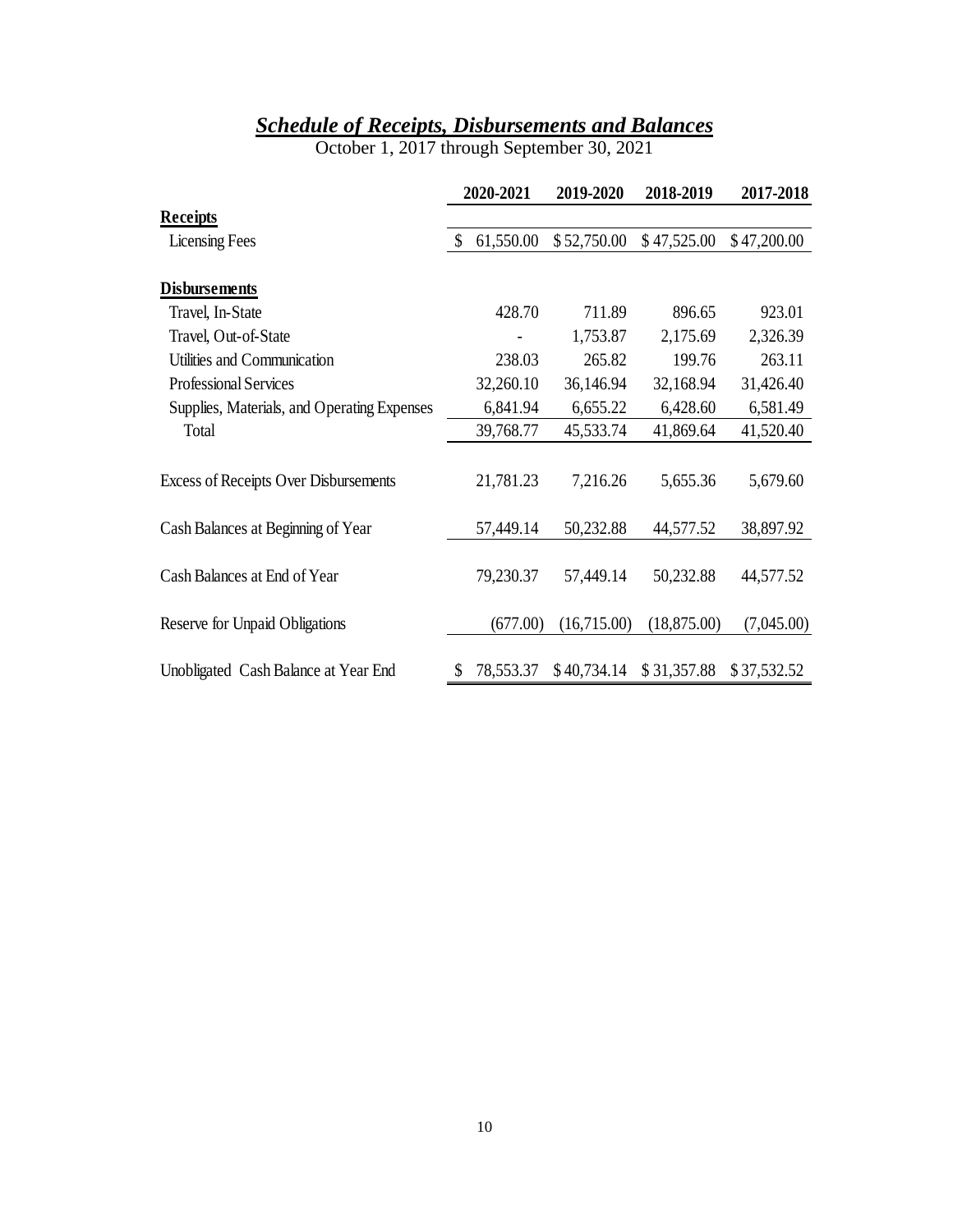<span id="page-16-0"></span>

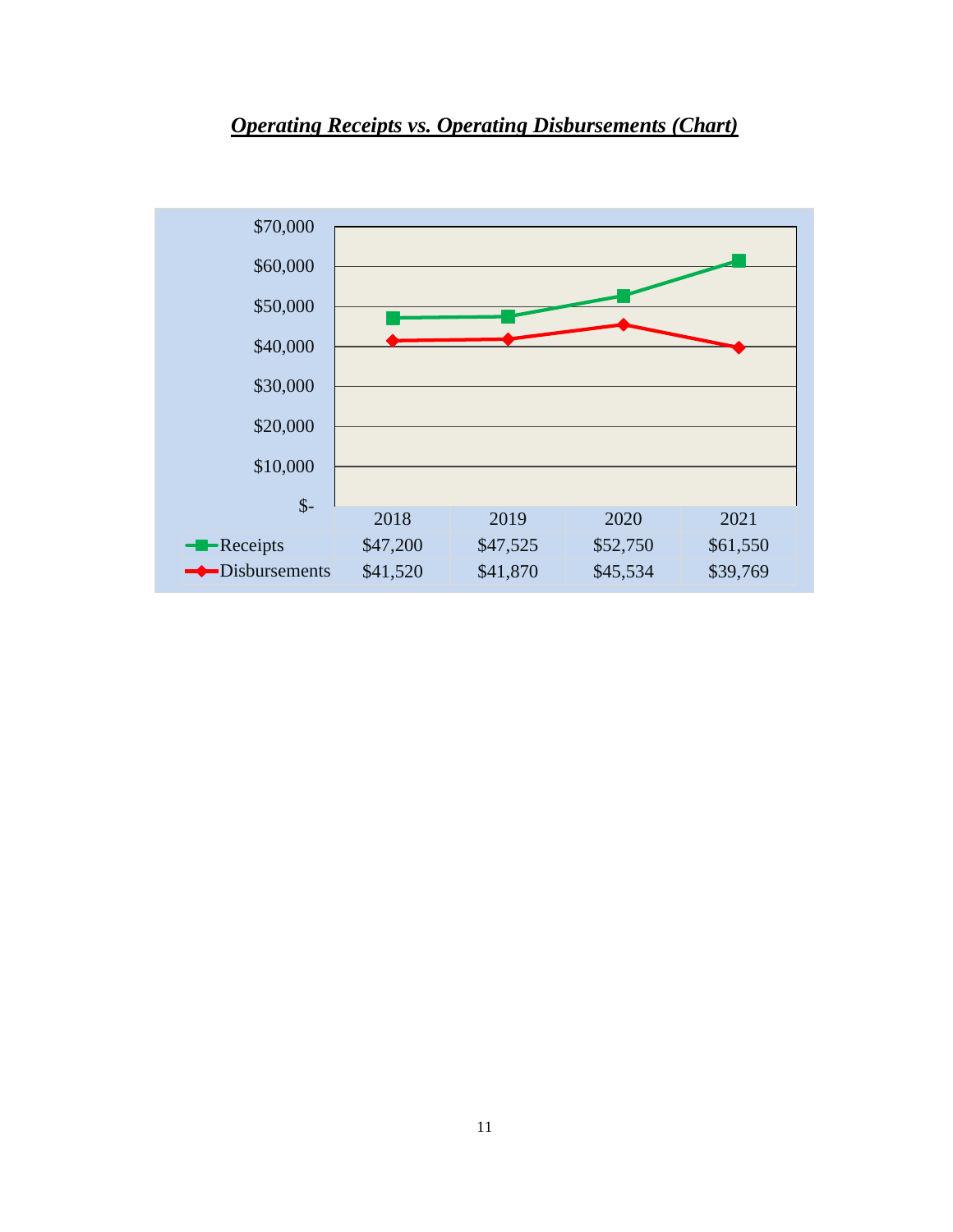| SUMMARY SCHEDULE OF PROFESSIONAL SERVICE DISBURSEMENTS* |    |                |    |                |                |     |                |  |
|---------------------------------------------------------|----|----------------|----|----------------|----------------|-----|----------------|--|
| As of September 30th                                    |    |                |    |                |                |     |                |  |
| <b>Type of Service</b>                                  |    | <b>FY 2018</b> |    | <b>FY 2019</b> | <b>FY 2020</b> |     | <b>FY 2021</b> |  |
| Administrative                                          | \$ | 26,700.00      | S  | 27,285.00      | \$30,100.00    |     | 30,000.00      |  |
| Legal Services                                          |    |                |    | 375.00         | 757.50         |     | 300.00         |  |
| Data Processing                                         |    | 4,726.40       |    | 4,508.94       | 5,289.44       |     | 1,960.10       |  |
| <b>Total</b>                                            | \$ | 31,426.40      | \$ | 32,168.94      | \$36,146.94    | -\$ | 32,260.10      |  |

**\*Detailed information presented in the appendix**



# **Professional Service Disbursement Chart**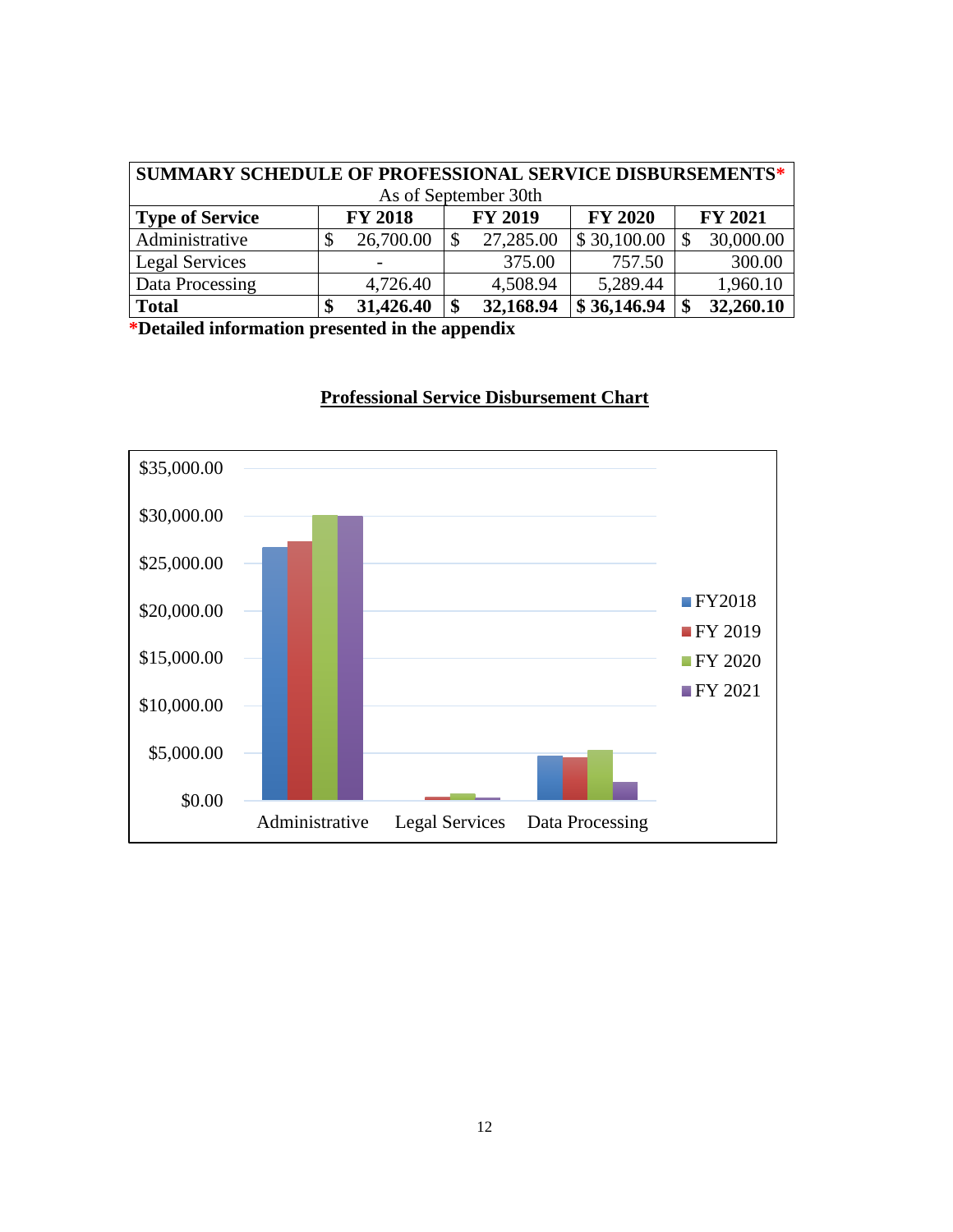# <span id="page-18-0"></span>**QUESTIONNAIRES**

# <span id="page-18-1"></span>*Board Member Questionnaire*

A letter was sent to all three members of the Board of Examiners of Landscape Architect requesting participation in our survey. One participated in the survey. The percentages, where shown, are based on the number who responded to the question.

## **1. What are the most significant issues currently facing the Board of Examiners of Landscape Architect and how is the Board addressing these issues?**

**Board Member #1 – "As culture advances within the constraint of technology, things** become easier and more complicated at the same time. This complexity has created professional challenges for landscape architects such as technical rigor, legal and ethical challenges, and the pace of work increasing along the technology increase curve. This makes the service provided by the Board of Examiners as important as ever and increasing over time."

## **2. What, if any, changes to the Board's laws are needed?**

**Board Member #1** – "We currently have a few changes to our laws under consideration in States session. Generally stated, these include clarity of a title/practice law issue (certificate of authorization deletion), increase in injunctive relief, and addition of an inactive license status, with further clarification for other license statuses. Future changes may include adoption of a uniform standard that is being discussed at a national level to facilitate reciprocity among states."

## **3. Is the Board adequately funded?**

**Yes 1 100%**

## **4. Is the Board adequately staffed?**

**Yes 1 100%**

**5. Does the Board receive regular reports on the operations of the board from the chief administrative officer**?

**Yes 1 100%**

**6. Has the Board experienced any significant changes to its operations?**

**No 1 100%**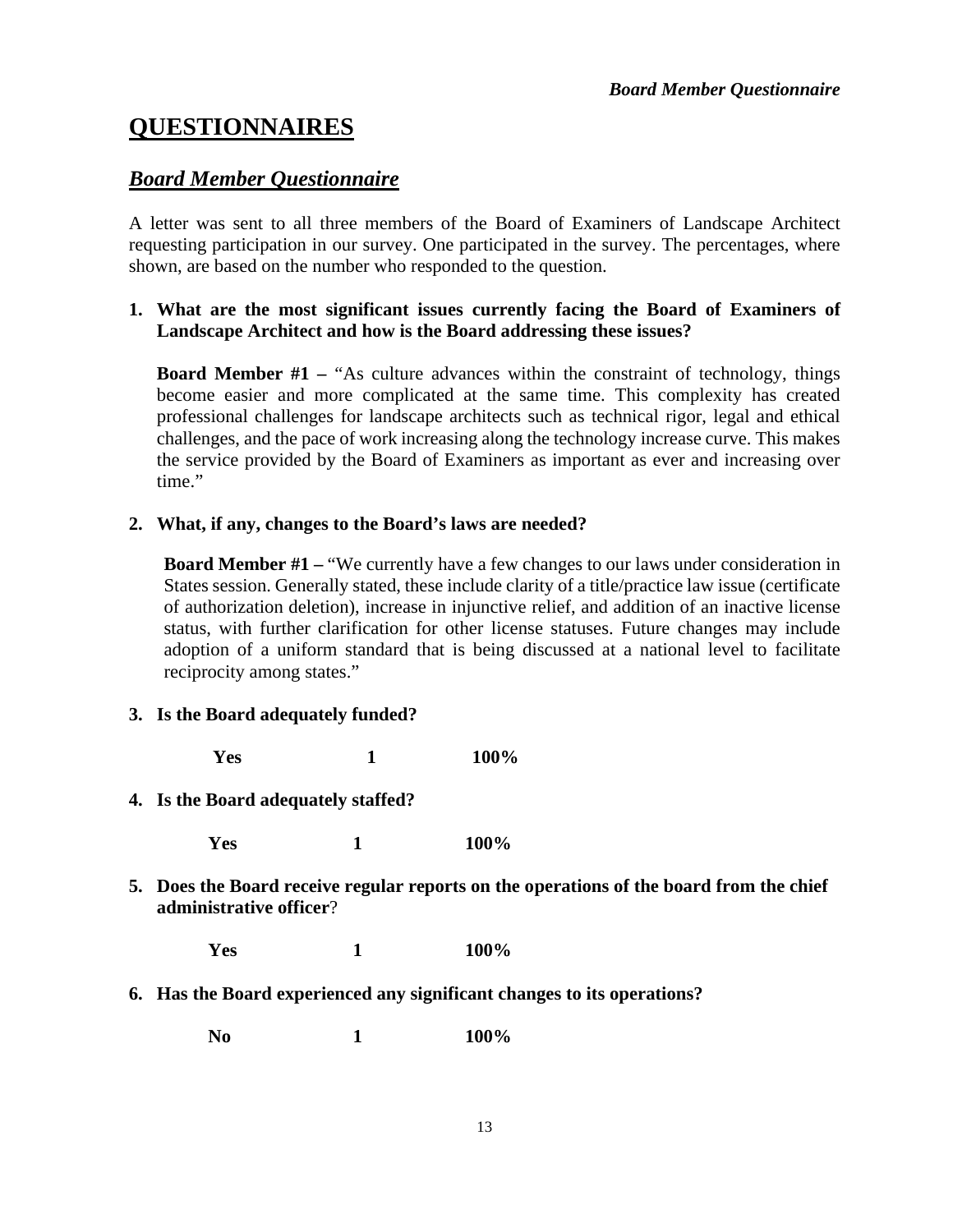**7. Does the Board plan any significant changes in its operations?**

**No 1 100%**

**8. Do you have any other comments you would like to make?**

**Board Member #1** – "No"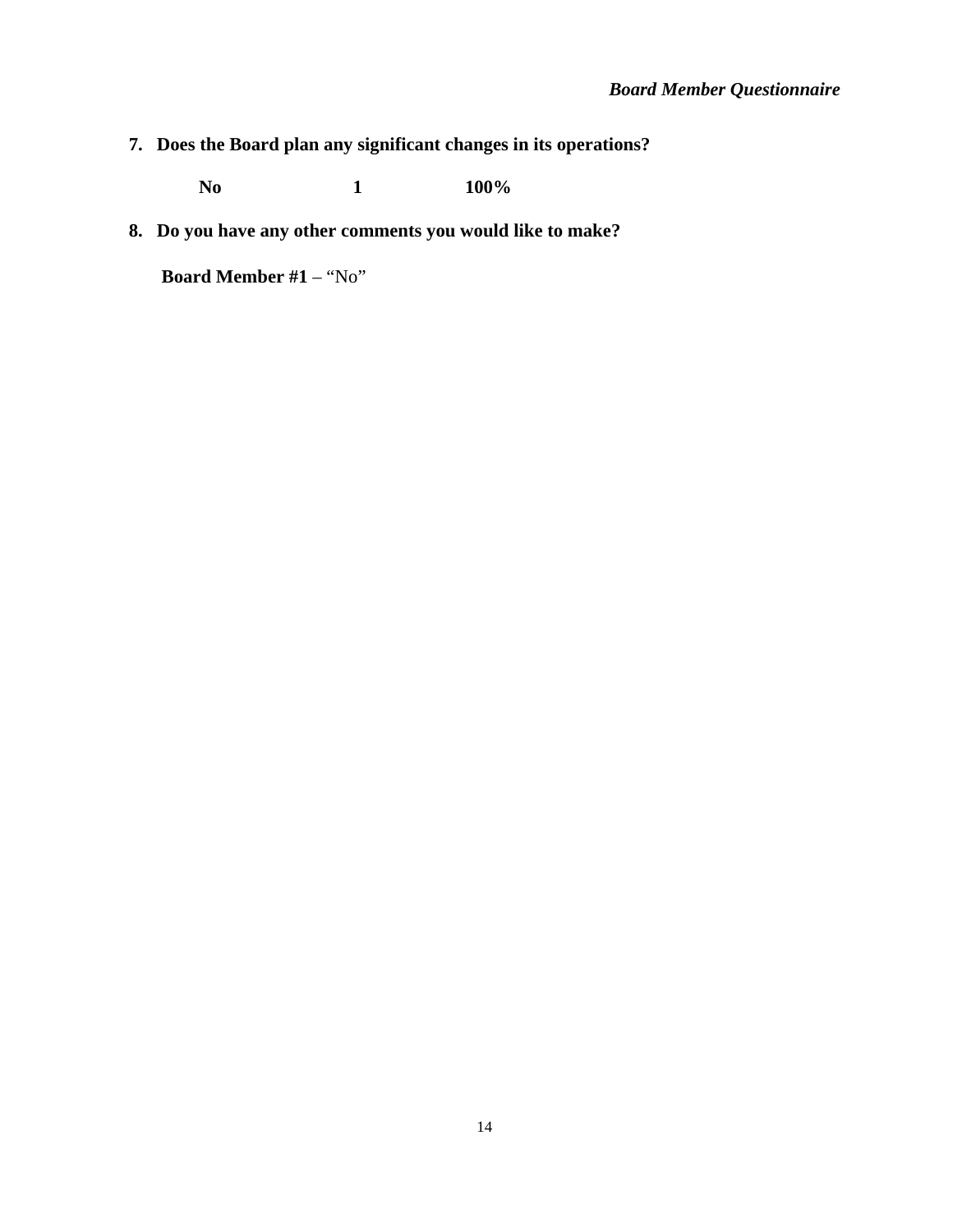# <span id="page-20-0"></span>*Licensee Questionnaire*

A letter was sent to one hundred and one licensees requesting participation in our survey. Twenty-seven participated in the survey. The percentages, where shown, are based on the number who responded to the question.

**1. What do you think is the most significant issue(s) currently facing your profession in Alabama?**

**Respondent #1** – "I know of none at this time."

**Respondent #2** – "General public not understanding what we do."

**Respondent #3** – "The lack of skilled labor."

**Respondent #4** – "I see design-build landscape operations as a serious issue. While many contractors are certainly capable of designing and installing a landscape, I often see work installed that does not account for proper drainage, disregards state and federal regulations, and/ or creates a hazard in some form. People often think they can save money by not hiring a landscape architect, but they often end up with a sub-par product that can endanger their health and safety or that of their neighbors."

**Respondent #5** – "Low numbers of licensed landscape architects."

**Respondent #6–** "Uncertain economic issues. Competition from unlicensed companies."

**Respondent #7** – "Landscape architects having an equitable share of work compared to other licensed design professions (architects, engineers) as prime consultants"

**Respondent #8** – "Inaccurate representations of what landscape architecture is and the wide range of projects we can add value to."

**Respondent #9** – "County and municipal plans review - The development codes are often written with too vague language. This leads to interpretation of the code by reviewers. Other times the code is written without understanding that alternate solutions to the rigid requirements can be more effective for unique development parcels. Delays in the permitting process result due to multiple rounds of submittals. More standardization of landscape codes with some flexibility for alternate solutions would eliminate poorly written landscape codes and allow for economic development."

**Respondent #10** – "Other professions eroding the LA's ability to perform professional services for which we are educated, trained, tested and perform at a high level. Also other professions stepping into the professional services that LA's have traditionally been licensed to perform--i.e. landscape designers performing LA type services without being professionally tested to do so."

**Respondent #11** – "I believe licensure is extremely important to maintain the credibility of our profession and provide health and safety design concerns to our clients."

**Respondent #12** – "Lack of Education of what landscape architects are trained to do. Competition with allied professions."

**Respondent #13** – "Public understanding of the scope of licensed skills of landscape architecture."

**Respondent #14** – "lack of understanding about the role of landscape architect and the impact that we have on projects."

**Respondent #15** – "I practice Landscape Architecture in much of the southeast and I would say that there is a lack of equity between the civil engineering board and the landscape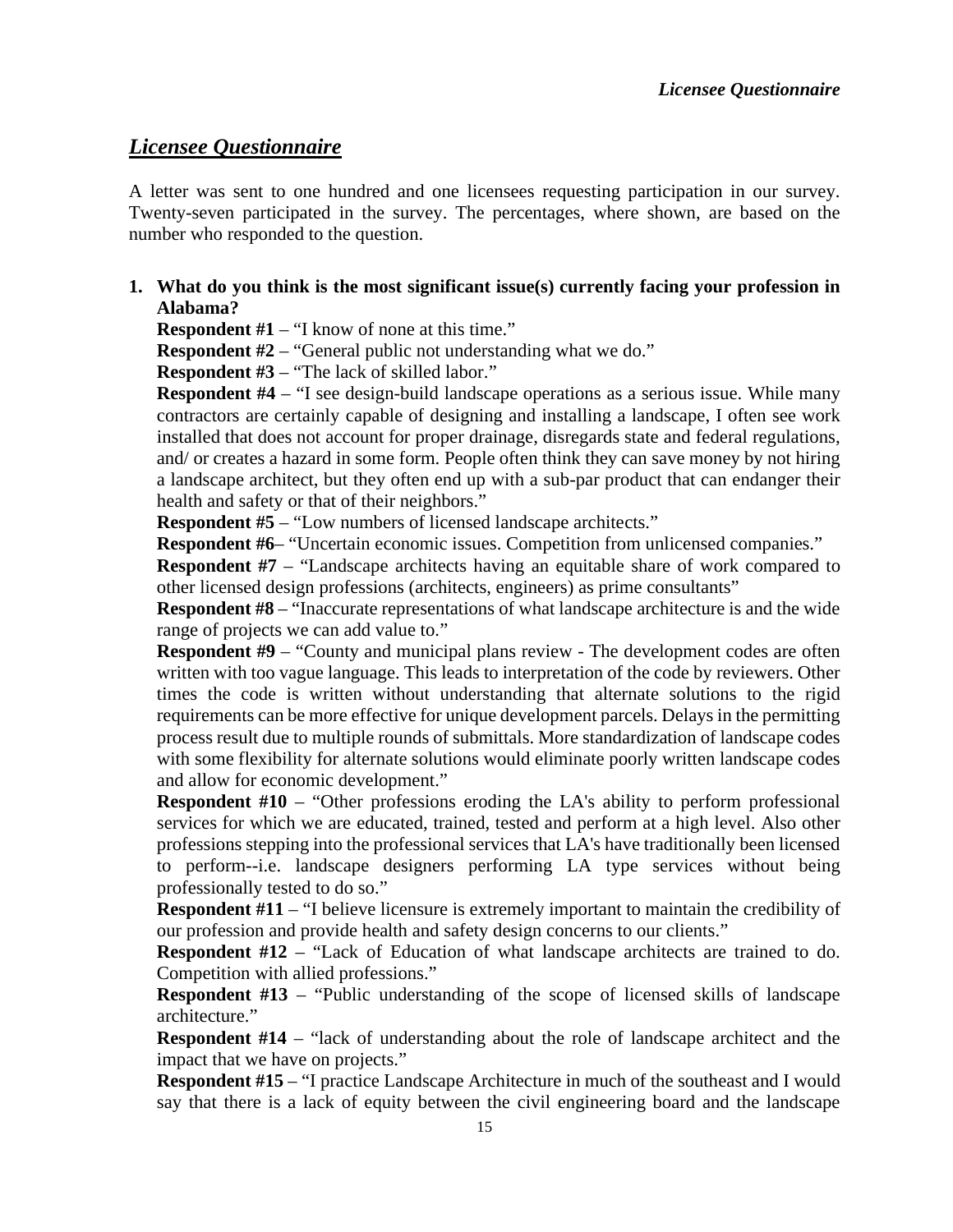## *Licensee Questionnaire*

architecture board in Alabama. While Landscape Architects should not be involved with sewer or domestic water design, we are more than capable of stormwater design, erosion control, and grading. In fact, I am able to provide those services in North Carolina, Georgia and should also be able to in Alabama. Many Municipalities in Alabama require a engineer to provide these services."

**Respondent #16** – "Providing leadership and design expertise necessary to better adapt to the environmental, health, and social changes impacting the world we live in, in order to help build more resilient communities."

**Respondent #17** – "Protecting the legitimacy of professionalism."

**Respondent #18** – "Unregulated practitioners causing public safety negligence."

**Respondent #19** – "Other professions trying to take business from the profession, ie. landscapers, architects and engineers."

**Respondent #20** – "The most significant issue facing Landscape Architecture in Alabama revolves around awareness of the importance of our profession. There are too many landscape architecture projects that are taken by civil engineers and architects. While both are design professions, they do not possess the technical knowledge of landscape architects and therefore do not provide adequate service to their client. In my opinion, it comes down to the public not have a clear understanding of the value that a landscape architect brings to a project. Another issue is preventing landscape designer from advertising themselves as landscape architects. Landscape architects have a more extensive college curriculum and also are required to pass a licensure exam to make sure you can design spaces that are safe for the public. Taking this into consideration, any landscape designer attempting to work on a project as a landscape architect may be designing a space that is not safe for public use. The penalties associated with this misrepresentation should be harsher than the current penalties."

**Respondent #21** –"Lack of quality of landscape installation if not supervised by a landscape architect."

**Respondent #22** – "a couple of thoughts - 1. bringing new students into the profession nationally, we are a smaller number of LA's and there is a need to increase the number of professionals to keep up with the demand and opportunities. 2. pushing graduates to take the national exam to become licensed. this is a long process and time consuming and expensive. But a critical component to our profession."

**Respondent #23** – "Respect from other site design professionals."

**Respondent** #24 – "16 required CEU credits annually. This is my biggest complaint and issue. I contemplate giving up my AL license simply because of this requirement and the struggle to obtain 16 CEU's in one year. Almost all other states are 12 annually or 24 biannually."

**Respondent #25** – "none".

**Respondent #26** – "I do not live in Alabama, so it is difficult for me to answer this question. I would suggest a newsletter to all of the Alabama licensed landscape architects that identifies any licensing issues."

**Respondent #27–** "Providing sustainable design for the future."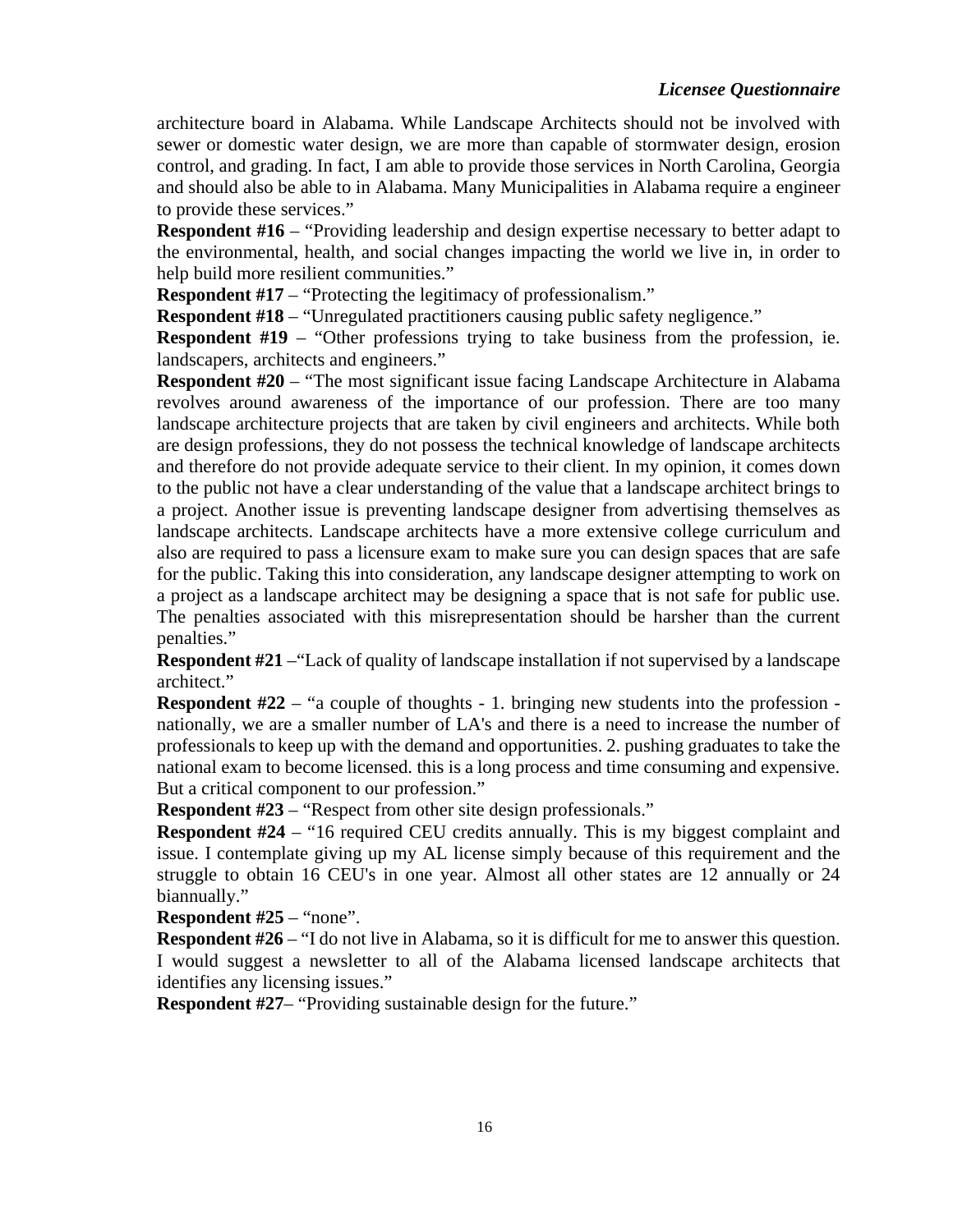**2. Do you think regulation of your profession by the Board of Examiners of Landscape Architect is necessary to protect the public welfare?**

**Yes 27 100%**

**3. Do you think any of the Board's laws, rules, or policies are an unnecessary restriction on the practice of your profession?**

| Yes        | 3             | 11% |  |
|------------|---------------|-----|--|
| No.        | 21            | 78% |  |
| Unknown    | $\mathcal{D}$ | 7%  |  |
| No Opinion |               | 4%  |  |

**4. Are you adequately informed by the Board of changes to and interpretations of the Board's positions, policies, rules, and laws?**

| Yes     | 20 | 74%  |  |
|---------|----|------|--|
| No      |    | 11\% |  |
| Unknown |    | 15%  |  |

**5. Do you consider mandatory continuing education necessary for the competent practice of your profession?**

| Yes            | 21 | 78%<br>18% |  |
|----------------|----|------------|--|
| N <sub>0</sub> |    |            |  |
| No Opinion     |    | $4\%$      |  |

#### **6. Does the Board respond to your inquiries in a timely manner?**

| Yes            | 26 | 96% |
|----------------|----|-----|
| N <sub>0</sub> |    | 4%  |

#### **7. Do you have any other comments you would like to make?**

**Respondent #1** – "I do not."

**Respondent #2** – "I appreciate the Board and what they do for the profession."

**Respondent #3** – "None"

**Respondent #4** – "I would like to see Alabama move to a two-year registration renewal period like Georgia. Alabama's license is twice as expensive and requires twice as much continuing education."

**Respondent #5** – "Going through the license process is too expensive, young people coming out of school or having worked a few years can't afford it"

**Respondent #6** – "N/a."

**Respondent #7** – "None."

**Respondent #8** – "None."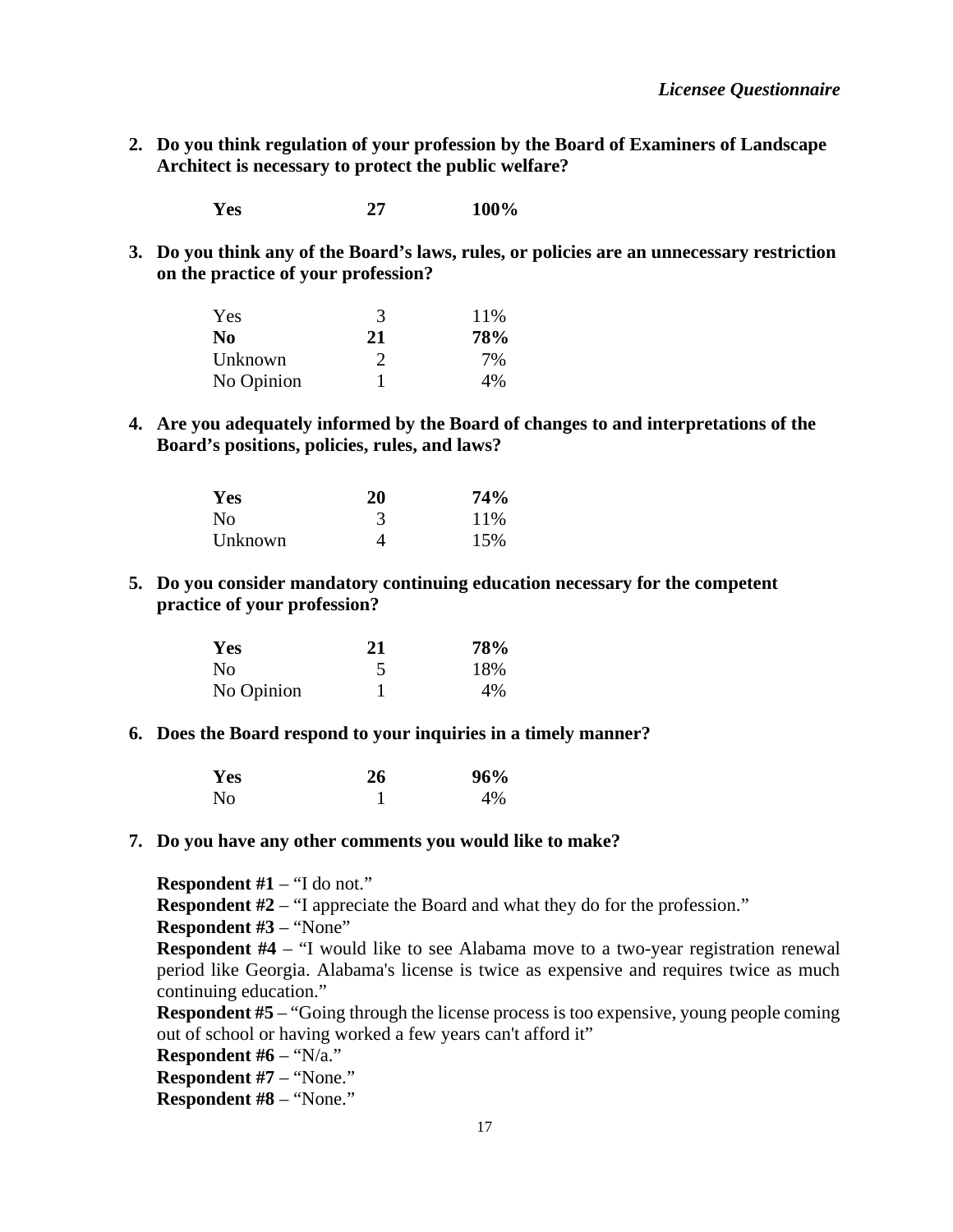## *Licensee Questionnaire*

**Respondent #9** – "I am currently licensed in three states and have held licenses in two additional states. The number of hours of CEC is twice or three times the other states I hold licenses. Continuing Education is a good practice, but Alabama has gone overboard with the hour requirements. There is also a problem with finding courses that document Health Safety and Welfare in their course titles or certificates. I took a high level course on retaining wall engineering that did not have the documentation of HSW when it obviously is extremely important to those topics."

**Respondent #10** – "landscape architecture is an ever evolving profession that involves horticulture, architecture, civil engineering and forestry under its discipline's umbrella. Were uniquely educated to evaluate both the technical aspects of a situation, but the aesthetics as well (see the detention ponds at interstate rest areas for of where an LA could have made a difference--they look like detention ponds instead of a natural pond). Registration and CE are vital for maintaining the HSW of the public with regard to what LAs do. A registered LA, knowing the level of education, and testing needed to reach that designation, is a plus to the public. Knowing that a professional has completed an examination that tests the honest aspects of what we do is fundamentally necessary for the protection of the public."

**Respondent #11** – "The Sunset Committee should continue with Landscape Architecture Licensure."

**Respondent #12**– "I think there should be more and effective communication between the Board and licensees."

**Respondent #13** – "No."

**Respondent #14** – "I am licensed in several states and seek resources that support our projects. I complete continuing education because I need it to be competitive. I'm not sure the State needs to monitor it."

**Respondent #15** – "The regulation of Landscape Architecture is critical. We are not landscape designers only concerned with plant material and its arrangement. We are able to set site grades, provide site design, and design amenity spaces for the public. Its highly important that any person providing these services have a high understanding of codes, federal law, and best practices to preserve the health, safety, welfare of the public. By regulating the profession, the State of Alabama is demonstrating its commitment to protecting the public by ensuring the previously mentioned standards are maintained. The current state law does not preclude anyone from providing landscaping services for someone's backyard."

**Respondent #16** – "I am landscape architect that is licensed in multiple states and the Alabama Board of Landscape Architects staff has been a wonderful resource whenever I've had a question. They have always been very helpful, responsive and professional in their work. They represent the Board well and have been excellent ambassadors for the State of Alabama."

**Respondent #17** – "Alabama is not my home state. I'm licensed in 3 states and Alabama is the most responsive. Kudos to the job they are doing."

**Respondent #18** – "Please do not de-regulate landscape architects. This is a health and public safety issue."

**Respondent #19** – "Not at this time."

**Respondent #20** – "No."

**Respondent #21** – "Preparation of concepts and construction documents, and construction oversight of landscape projects by registered landscape architects are essential to ensure the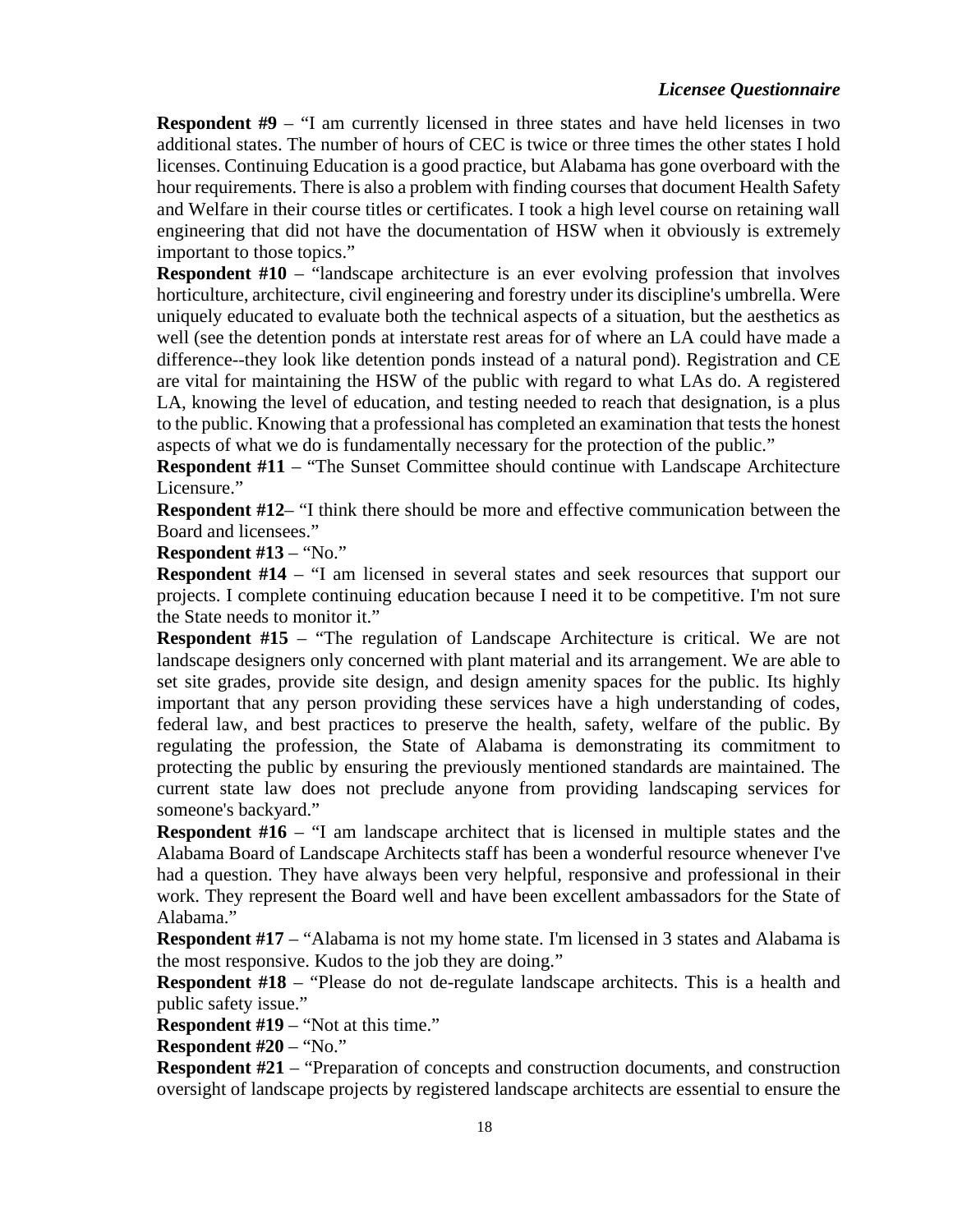quality of these projects that is needed to protect the health, safety and welfare in our state and of its citizens."

**Respondent #22** – "The board has been very responsive to my questions and concerns. A great group of dedicated professionals. the board is critical to the success of our profession in that they are watching over the profession and fulfilling their role in protecting the profession while being a source of guidance for us landscape architects."

**Respondent #23** – "No other comments."

**Respondent #24** – "I believe in requiring continuing education however, the issue I have with AL continuing education is the amount that is required on an annual basis. Most states require 12 LACES/HSW credits annually or 24 biannually. AL requires 16 annually and the four additional credits are excessive in my opinion. Annually, I attend FLASLA convention and the national ASLA convention in order to obtain my required CEU's for the year. This year, attending both conferences, I was not able to complete all 16 credits. This is an issue for me as it takes more time and money to obtain those four extra educational credits just to satisfy AL CEU requirements. I would like to see AL drop their requirement down to 12 LACES/HSW credits annually vs the current 16 required; this would be in line with most other states and make it more obtainable by attending the events I listed."

**Respondent #25** – "None."

**Respondent #26** – "I am currently licensed in three states, and was previously licensed in six states... It would be helpful if all of the state boards could agree on one standard amount of CEU's."

**Respondent #27** – "None."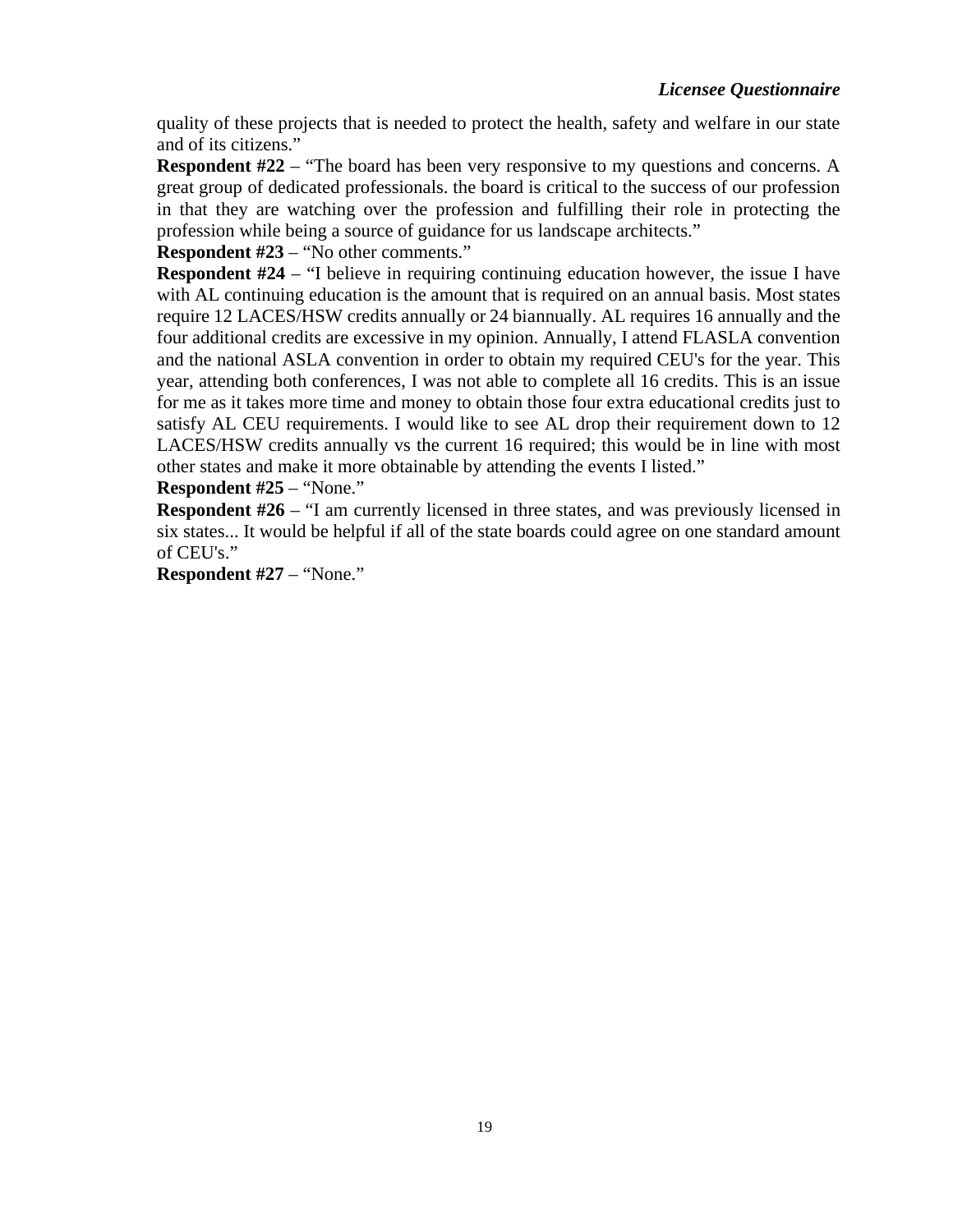# <span id="page-25-0"></span>**APPENDICES**

## <span id="page-25-1"></span>*Applicable Statutes*

#### **Section 34-17-1 Definitions**

For purposes of this chapter, the following words and phrases shall have the respective meanings ascribed by this section:

(1) BOARD. The Alabama State Board of Examiners of Landscape Architects.

(2) LANDSCAPE ARCHITECT. A person who is engaged or offers to engage in the practice of landscape architecture, as hereinafter defined in this state.

(3) LANDSCAPE ARCHITECTURE. The performance of professional services such as consultation, investigation, research, planning, design, preparation of drawings and specifications and responsible supervision in connection with the development of land areas where, and to the extent that the dominant purpose of such services is the preservation, enhancement, or determination of proper land uses, natural land features, planting, naturalistic and aesthetic values, the settings and approaches to structures or other improvements, the setting of grades and determining drainage and providing for standard drainage structures, and the consideration and determination of environmental problems of land including erosion, blight, and other hazards. This practice shall include the design of such tangible objects and features as are incidental and necessary to the purpose outlined herein but shall not include the design of structures or facilities with separate and self-contained purposes such as are ordinarily included in the practice of engineering or architecture and shall not include the making of land surveys of final plats for official approval or recordation. Nothing contained herein shall preclude a duly licensed landscape architect from performing any of the services described in the first sentence of this subsection in connection with the settings, approaches, or environment for buildings, structures, or facilities. Nothing contained in this chapter shall be construed as authorizing a landscape architect to engage in the practice of architecture, engineering, or land surveying as these terms are defined in *Section 34-17-27.*

*(Acts 1971, No. 2396, p. 3819, § 1.)*

## **Section 34-17-2** (**Final placement and text of 2019 legislation is subject to editorial action of the Code Commissioner) Board of Examiners of Landscape Architects -- Creation; composition; compensation.**

(a) There is created the Alabama Board of Examiners of Landscape Architects which shall consist of three members. The board shall be appointed by the Governor with the advice and consent of the Senate. In appointing members to the board, the Governor shall select those persons whose appointments, to the extent possible, ensure that the membership of the board is inclusive and reflects the racial, gender, urban/rural, and economic diversity of the state. The members of the board, after the appointment of the original board, shall be registered landscape architects of recognized standing having engaged in the practice of landscape architecture in the State of Alabama for a period of two years or more at the time of their appointments and shall be citizens of this state. The terms of office of the members shall be three years, of which one term expires each year. Any vacancy occurring at any time in the membership of the board shall be filled by the Governor appointing a successor for the unexpired term.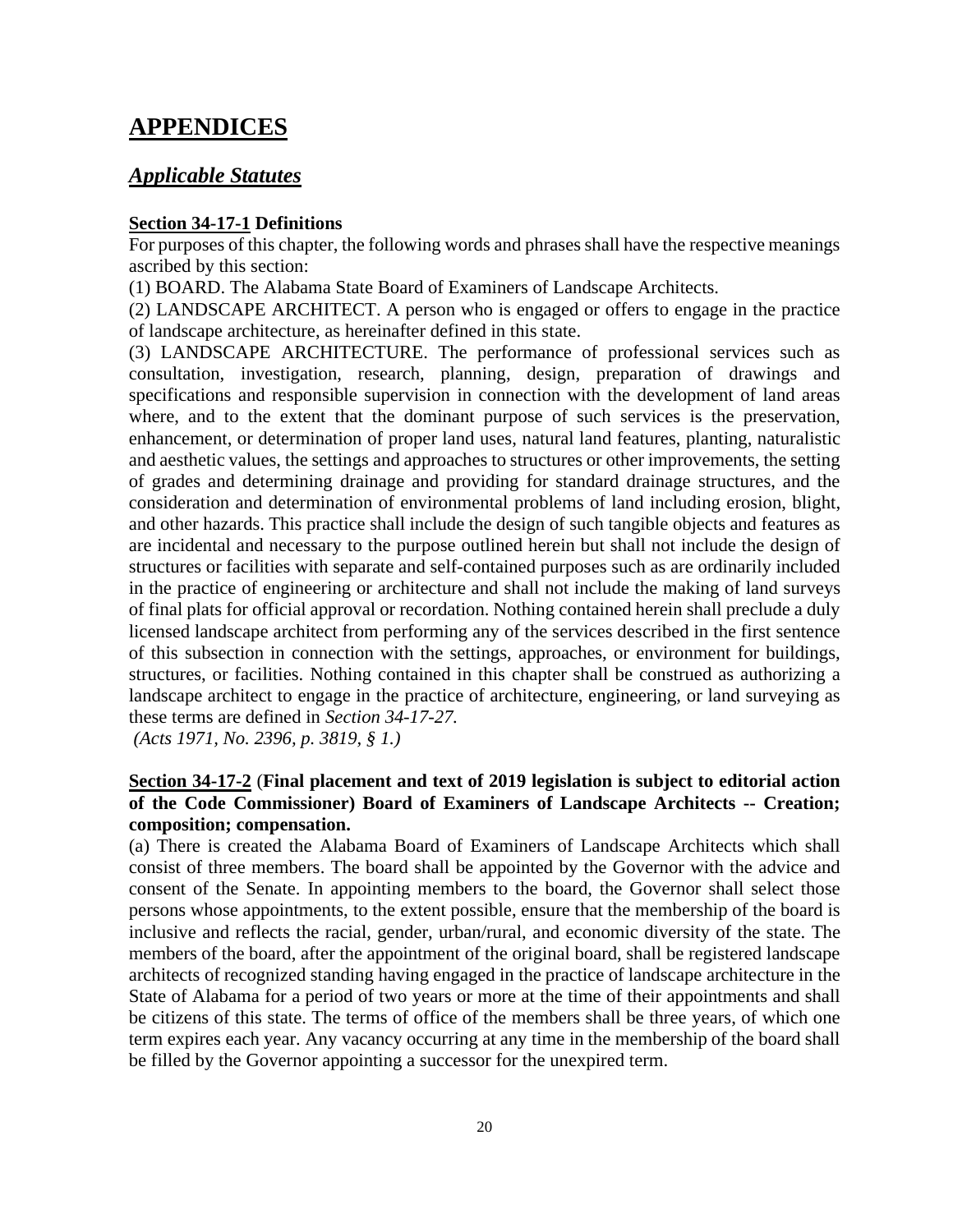(b) The members of the board shall receive no salary or other compensation for their services as members but shall be reimbursed for reasonable and necessary expenses incurred in carrying out their duties.

(c) The board shall elect annually from its members a chair and a secretary, and the board shall hold at least two or more meetings each year.

(d) Each member of the board shall take the oath of office as prescribed by the Constitution of Alabama of 1901.

*(Acts 1971, No. 2396, p. 3819, § 7; Act 2003-60, p. 91, § 3; Act 2011-166, p. 315, § 3.)*

## **Section 34-17-3 Board of Examiners of Landscape Architects -- Powers and duties generally.**

(a) The board shall have the powers and duties listed in this section.

(b) The board shall have such employees as may be provided in the annual state budget.

(c) The board may make, adopt, and amend such rules and regulations as it deems necessary to carry out the provisions of this chapter.

(d) The board shall hold at least one meeting per year for the purpose of examining candidates for registration as landscape architects. It may hold such other meetings and hearings as required for the proper performance of its duties under this chapter.

(e) The board may adopt a seal for use in transacting its official business.

(f) The board shall keep a record of its proceedings and shall make an annual report thereon to the Governor.

(g) For the purpose of enforcing the provisions of this chapter, the board:

(1) May conduct investigations and hold hearings concerning any matter covered by this chapter at any time or place within the State of Alabama.

(2) May administer oaths and affirmations, examine witnesses, and receive evidence.

(*Acts 1971, No. 2396, p. 3819, § 8.)*

## **Section 34-17-4 Corporation or partnership not to be licensed or registered to practice; practice deemed personal right; final drawings, etc., to bear signature and seal; partnerships and corporations authorized as vehicle for practice.**

(a) A corporation or partnership, as such, may not be licensed or registered to practice landscape architecture, but may, if issued a certificate of authorization by the board, use any form of the title "landscape architect" in connection with the corporate or partnership name.

(b) The right to engage in the practice of landscape architecture is a personal right, based upon the qualifications of the individual evidenced by his or her license and is not transferable. All final drawings, specifications, plans, reports, or other papers or documents involving the practice of landscape architecture, as defined in Section 34-17-1, when issued or filed for public record, shall be dated and bear the signature and seal of the landscape architect or landscape architects who prepared or approved them.

(c) Nothing in subsections (a) and (b) of this section shall be construed to prevent the formation of partnerships and corporations as a vehicle for the practice of landscape architecture subject to all the following conditions:

(1) The practice of or offer to practice landscape architecture for others as defined in Section 34- 17-1 by individual landscape architects licensed under this chapter through a corporation as officers, employees, or agents, or through a partnership as partners, officers, employees, or agents, or the offering or rendering of landscape architecture services by a corporation or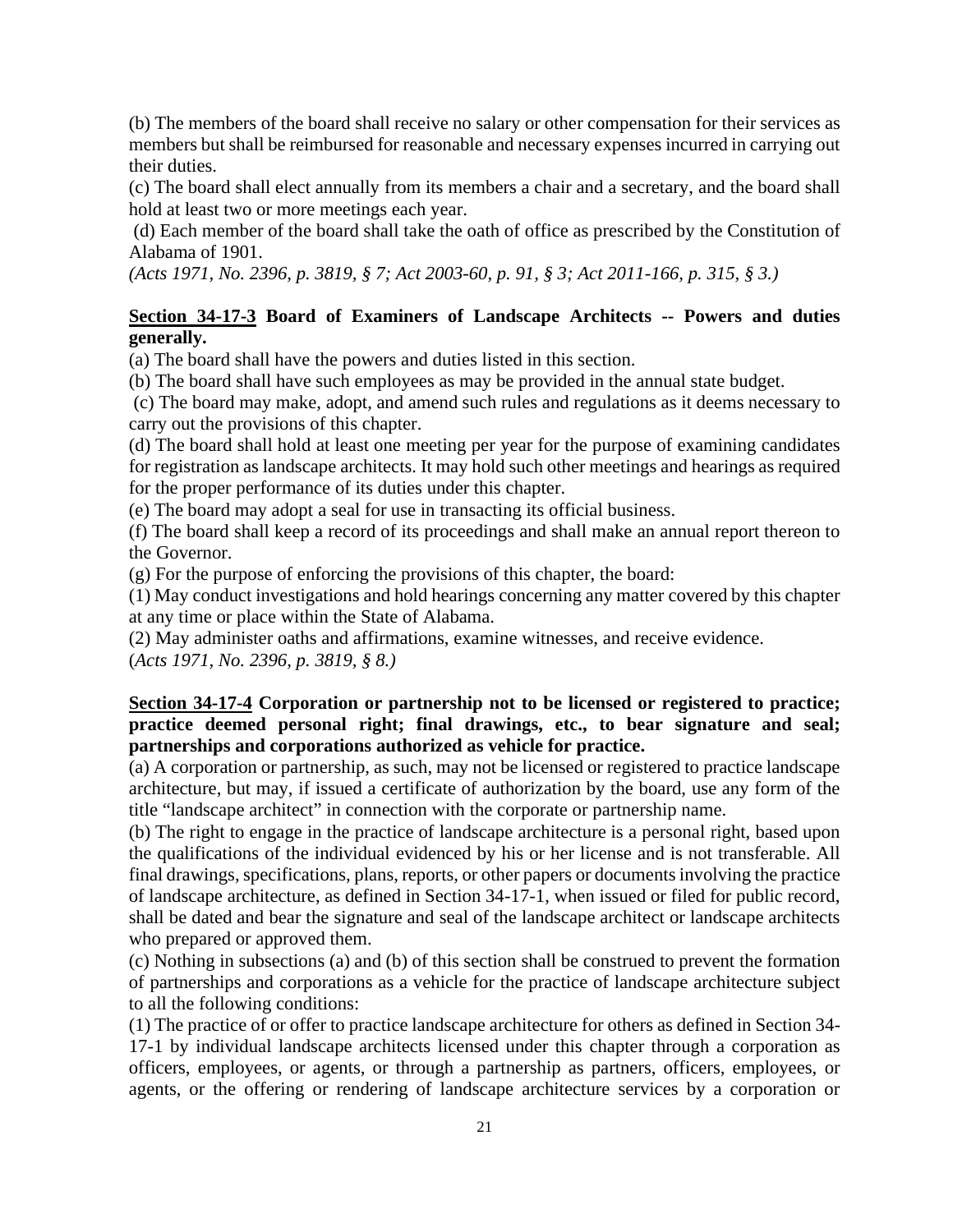partnership through individual landscape architects licensed under this chapter is permitted, subject to the provisions of this chapter if all the following requirements are satisfied:

a. One or more of the corporate officers in the case of a corporation, or one or more of the partners in the case of a partnership, is designated as being responsible for the professional services described in Section 34-17-1 of the corporation or partnership and is a landscape architect under this chapter.

b. All personnel of the corporation or partnership, who act in its behalf as landscape architects, are licensed under this chapter.

c. The corporation or partnership has been issued a certificate of authorization by the board, as hereinafter provided. The requirements of this chapter shall not prevent a corporation and its employees from performing landscape architectural services for the corporation, subsidiary, or affiliated corporations. § 34-17-4. Corporation or partnership not to be licensed or.

(2) A corporation or partnership desiring a certificate of authorization shall file with the board an application on forms provided by the board listing relevant information, including the names and addresses of all officers and members of the corporation, or officers and partners of the partnership, and also of an individual or individuals duly licensed to practice landscape architecture in this state who shall be in responsible charge of the practice of landscape architecture in this state through the corporation or partnership, and other information required by the board, accompanied by an original authorization fee to be determined by the board. A form, giving the same information, shall accompany the annual renewal fee to be determined by the board. In the event there is a change in any of these persons during the year, the change shall be designated on the same form and filed with the board within 30 days after the effective date of the change. If all of the requirements of this section are met, the board shall issue a certificate of authorization to the corporation or partnership, and the corporation or partnership shall be authorized to contract for and to collect fees for landscape architectural services.

(3) No corporation or partnership shall be relieved of responsibility for conduct or acts of its agents, employees, or officers by reason of its compliance with this section, nor shall any individual practicing landscape architecture as defined in Section 34-17-1 be relieved of responsibility for landscape architectural services performed by reason of his or her employment or relationship with such corporation or partnership.

*(Acts 1971, No. 2396, p. 3819, § 10; Acts 1995, No. 95-283, p. 523, § 3.)*

## **Section 34-17-5 (Final placement and text of 2019 legislation is subject to editorial action of the Code Commissioner) Grounds for disciplinary actions. Effective: August 1, 2019**

(a) Each of the following facts shall constitute a ground for disciplinary action:

(1) That the holder of a certificate of registration is practicing in violation of this chapter or the rules of the board.

(2) That the holder of a certificate has obtained the certificate by fraud or misrepresentation, or that the person named in the certificate has obtained it by fraud or misrepresentation.

(3) That the holder of a certificate is impersonating a landscape architect or former landscape architect of the same or similar name, or is practicing under an assumed, fictitious, or corporate name.

(4) That the holder of a certificate has aided or abetted in the practice of landscape architecture any person not authorized to practice landscape architecture under this chapter.

(5) That, in the practice of landscape architecture, the holder of a certificate has been found guilty of fraud or deceit.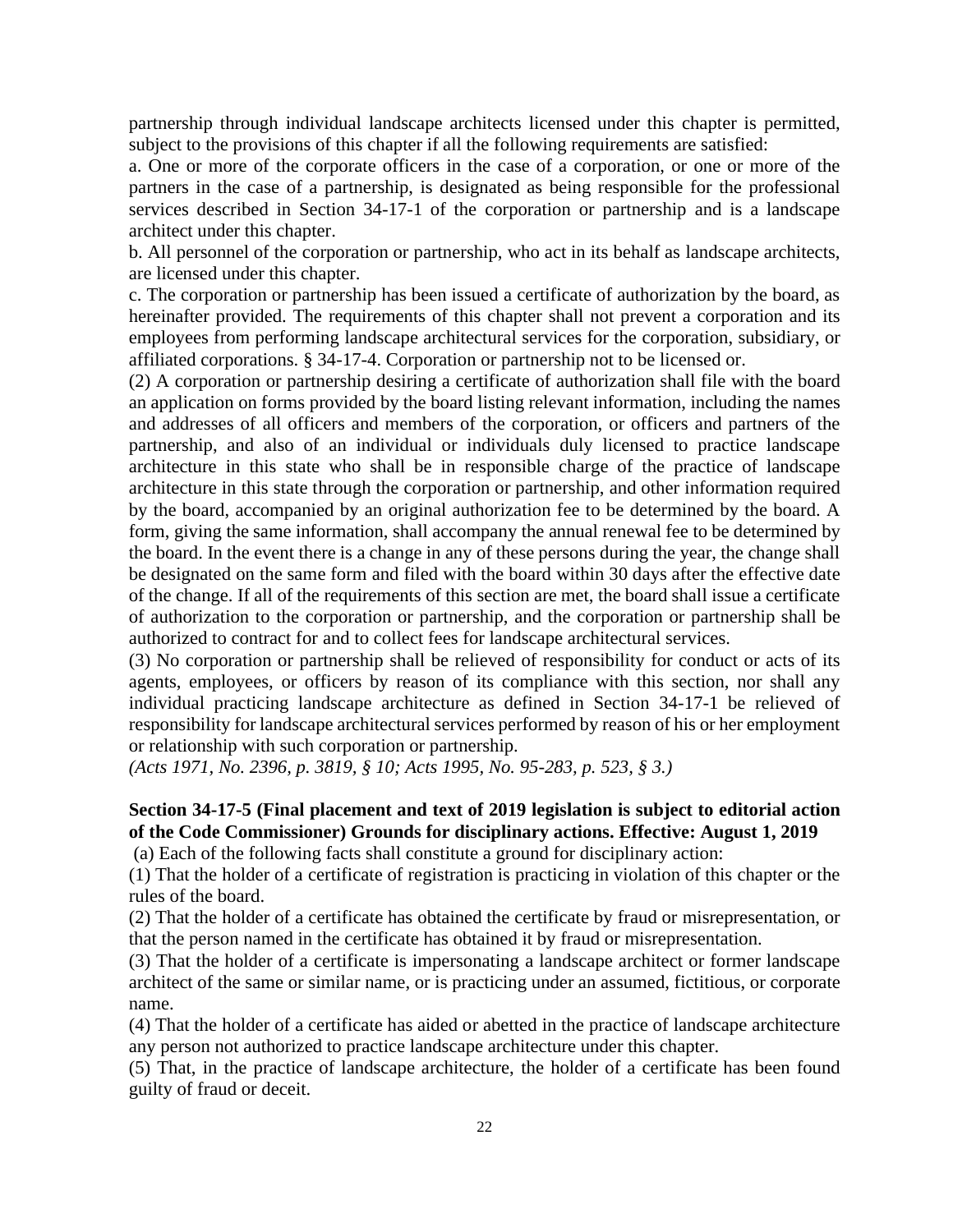(6) That, in the practice of landscape architecture, the holder of a certificate has been found guilty of negligence or willful misconduct.

(7) That the holder of a certificate has been found guilty of gross incompetence.

(8) That the holder of a certificate has affixed his or her signature to plans, drawings, specifications, or other instruments of service which have not been prepared by him or her or under his or her immediate and responsible direction or has permitted his or her name to be used for the purpose of assisting any person, not a landscape architect, to evade this chapter.

(b) For violations of the preceding subsection, or for violations of this chapter, or for violations of board rules, the board shall have the following disciplinary powers:

(1) To reprimand a board licensee.

(2) To levy an administrative fine against a licensee of the board not to exceed two thousand five hundred dollars (\$2,500) per violation.

(3) To refuse to issue a certificate to an applicant of the board.

(4) To suspend a licensee's certificate for a definite period of time.

(5) To revoke the certificate of a licensee.

(c) The board, by rule, shall adopt a disciplinary code.

*(Acts 1971, No. 2396, p. 3819, § 12; Acts 1991, No. 91-152, p. 191, § 3; Act 2019-186, § 1.)*

#### **Section 34-17-6 Landscape Architect's Fund**

The secretary of the board shall receive and account for all moneys derived under the provisions of this chapter and shall not later than the tenth day of each month pay all such moneys collected during the previous month to the State Treasurer, who shall keep such moneys in a separate fund to be known as the "Landscape Architect's Fund." Such fund shall be kept separate and apart from all other moneys in the Treasury and shall be paid out for the expenses and compensation of the board and for enforcing this chapter only by warrant of the Comptroller upon the Treasurer, upon itemized vouchers, approved by the president and attested by the secretary of the board; provided, that no funds shall be withdrawn or expended except as budgeted and allotted according to the provisions of Article 4 of Chapter 4 of Title 41 of this Code. Under no circumstances shall the total amount of warrants issued by the Comptroller in payment of the expenses and compensation of the board and of enforcing this chapter exceed the amount provided therefor by the Legislature in the general appropriation bill. *(Acts 1971, No. 2396, p. 3819, § 15.)*

#### **Section 34-17-7 Penalties**

Any person who, without possessing a valid, unrevoked certificate as provided in this chapter, uses the title or term "landscape architect" in any sign, card, listing, advertisement, or in any other manner implies or indicates that he or she is a landscape architect, as defined in this chapter, shall be guilty of a Class A misdemeanor and, upon conviction thereof, shall be punished as provided by law. All fines collected pursuant to this section shall be remitted by the court or officer collecting them to the State Treasurer and credited to the Landscape Architect's Fund in the State Treasury.

*(Acts 1971, No. 2396, p. 3819, § 11; Act 99-91, p. 107, § 3.)*

## **Section 34-17-20 Required**

(a) In order to safeguard public welfare, health, and property and to promote public good, any person practicing or offering to practice landscape architecture, privately or in public service,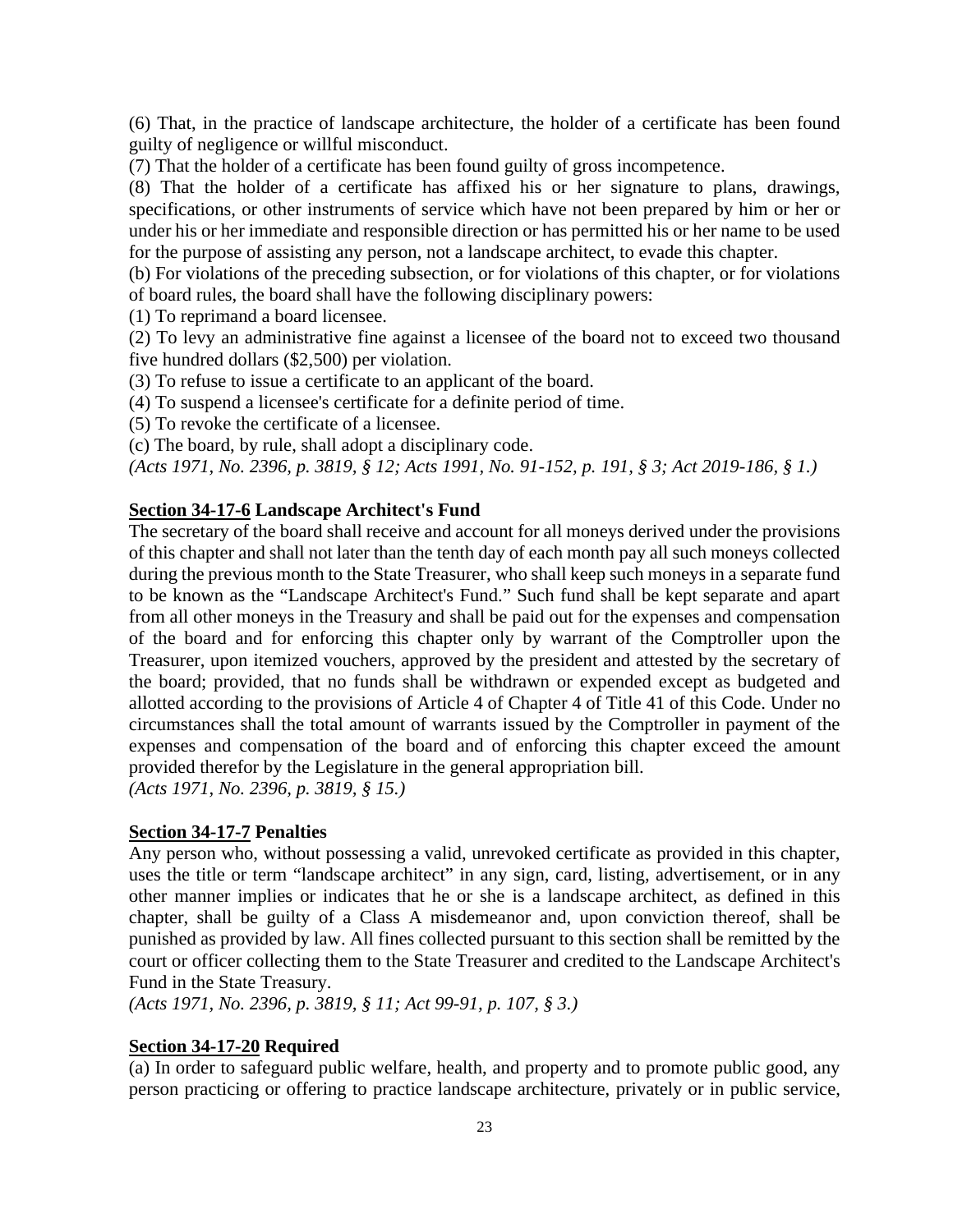shall be required to submit evidence that he or she is qualified to practice as hereinafter provided. It shall be unlawful for any person to practice landscape architecture or to use the term or title "landscape architect" or "registered landscape architect" unless duly licensed under the provisions of this chapter.

(b) The state board shall adopt a program of continuing education for its licensees not later than October 1, 1993, and after that date no licensee shall have his or her active license renewed unless, in addition to any other requirements of this chapter, the minimum continuing annual education requirements are met. It is further provided that the continuing education program herein required shall not include testing or examination of the licensees in any manner.

*(Acts 1971, No. 2396, p. 3819, § 12; Acts 1991, No. 91-152, p. 191, § 3; Act 2012-431, p. 1188, § 1.)*

## **Section 34-17-21 Qualifications of applicant**

For licensing as a landscape architect, the following evidence shall be submitted that the applicant:

(1) Is at least 19 years of age.

(2) Has, before making application to the board, completed the course of study in and been graduated from a college or school of landscape architecture approved by the board. The application for examination shall be accompanied by proof of actual practical experience in landscape architectural work of a grade and character satisfactory to the board. Each complete year of study in an approved college or school of landscape architecture shall be accepted in lieu of one year of practical experience, and the applicant shall submit evidence of sufficient additional acceptable experience to total five years of combined education and practical experience. The master's or doctoral degree in landscape architecture shall fulfill the requirements for five years combined education and practical experience. The applicant shall also submit proof of one additional year of practical experience sufficient to total six years of combined education and practical experience. In lieu of graduation from an accredited college or school of landscape architecture, and the practical experience in addition thereto, an applicant may be admitted to the examination upon presenting evidence of at least eight years of actual practical experience in landscape architectural work of a grade and character satisfactory to the board. In order to qualify for the exemption from the requirement to obtain a degree in landscape architecture based on eight years of practical experience, an applicant must have begun accepting practical experience prior to August 1, 2012.

(3) Is a citizen of the United States or, if not a citizen of the United States, is a person who is legally present in the United States with appropriate documentation from the federal government.

*(Acts 1971, No. 2396, p. 3819, § 3; Acts 1991, No. 91-152, p. 191, § 3; Acts 1995, No. 95-283, p. 523, § 3; Act 2011-166, p. 315, § 3; Act 2012-431, p. 1188, § 1; Act 2013-210, p. 478, § 1(b).)*

#### **Section 34-17-22 Examinations -- Schedule; conduct**

Examinations for the license shall be held by the board at least once each year. The board shall adopt rules and regulations covering the subjects and scope of the examinations, shall publish appropriate announcements and shall conduct the examinations at the times designated. Except as hereinafter provided in this chapter to the contrary, every applicant for licensing as a landscape architect shall be required, in addition to all other requirements, to establish by a board approved examination, which may be digital, his or her competence to plan, design, specify, and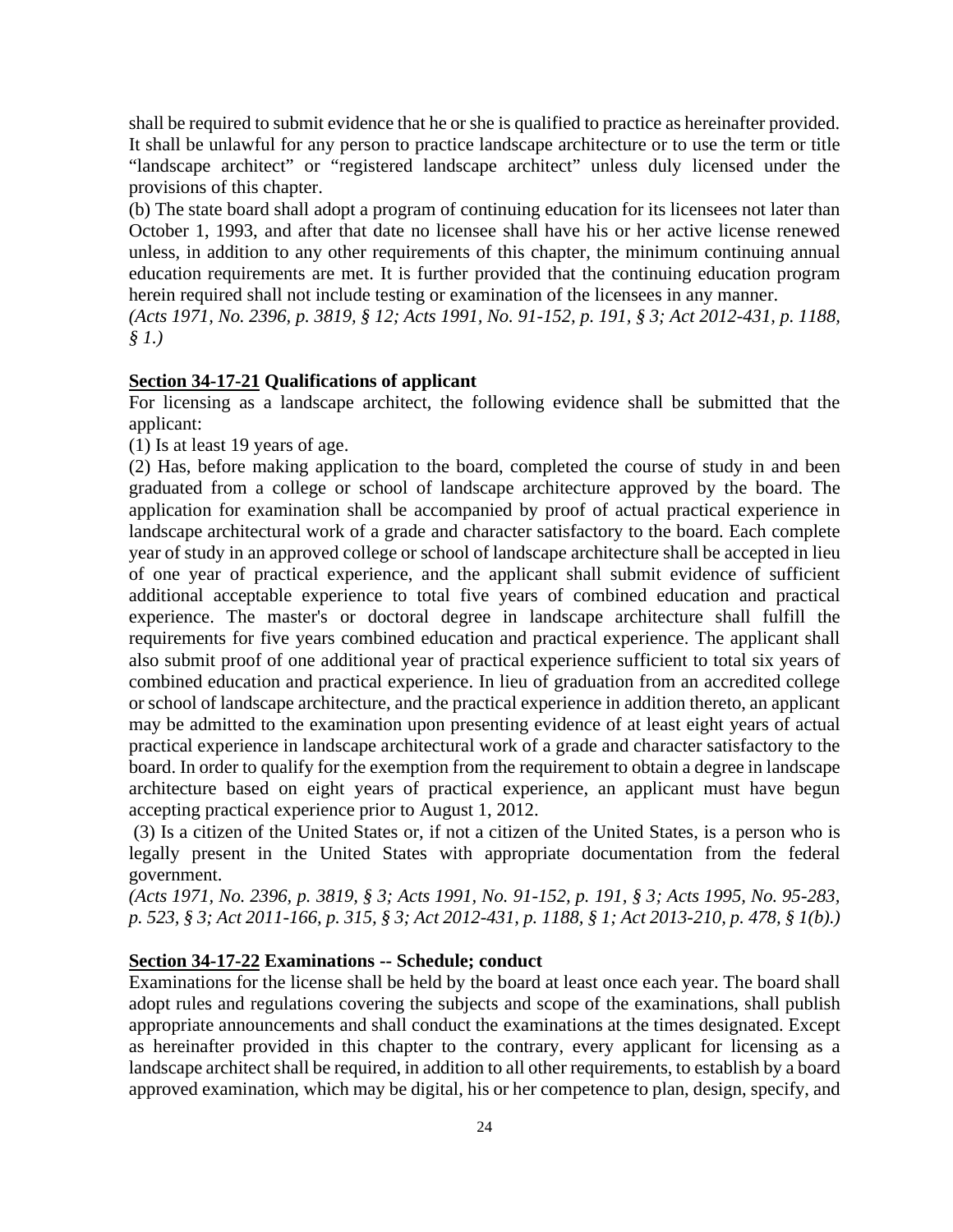supervise the installation of landscape projects. Each board approved examination may be supplemented by such oral examinations as the board shall determine. *(Acts 1971, No. 2396, p. 3819, § 4; Act 2012-431, p. 1188, § 1.)*

#### **Section 34-17-23 Examinations -- Exemptions**

The board may exempt from examination an applicant who holds a license of certificate to practice landscape architecture issued to him or her upon examination by a legally constituted board of examiners of any other state or Washington, D.C. or any other territory or possession under the control of the United States; provided, that such requirements of the state in which the applicant is registered are equivalent to those of this state.

*(Acts 1971, No. 2396, p. 3819, § 5.)*

#### **Section 34-17-24 Fees -- Payment; receipt**

(a) Every landscape architect shall pay an annual license fee to the board. The fee shall be due and payable on the first day of January of each year and shall become delinquent after the thirtyfirst day of January.

(b) If the annual license fee is not paid before it becomes delinquent a penalty of \$50.00 shall be added to the amount thereof per year.

(c) If the annual license fee and penalty are not paid before the fifteenth day of March in the year in which they become due, the landscape architect's certificate shall be suspended from and after the expiration of 30 days from the date of mailing of notice of such delinquency by registered or certified mail, return receipt requested, postage prepaid and addressed to the landscape architect at his or her address as it appears on the records of the board. The notice of delinquency shall state that upon the expiration of time herein allowed his or her certificate will be suspended unless, within that time, the annual license fee and penalty are remitted.

(d) After the certificate has been suspended, it may be reinstated upon the payment of the annual license fee and such proof of the landscape architect's qualifications as may be required in the sound discretion of the board.

(e) The board shall issue a receipt to each landscape architect promptly upon payment of the annual license fee.

*(Acts 1971, No. 2396, p. 3819, § 13; Acts 1982, No. 82-345, p. 498, § 4; Act 2012-431, p. 1188, § 1.)*

## **Section 34-17-25 (Final placement and text of 2019 legislation is subject to editorial action of the Code Commissioner) Fees -- Amount. Effective: August 1, 2019**

The fees prescribed by this chapter shall be in the following amounts:

(1) The fee for application to the board is one hundred fifty dollars (\$150).

(2) The fee for examination or reexamination shall be in an amount as established by the board in order to cover all costs of examination, but in no event shall the fee exceed the actual cost of preparing and administering the examination.

(3) The fee for an original certificate is fifty dollars (\$50).

(4) The fee for a duplicate certificate is fifty dollars (\$50).

(5) The annual license fee is one hundred fifty dollars (\$150).

(6) The delinquent penalty fee is as provided in Section 34-17-24.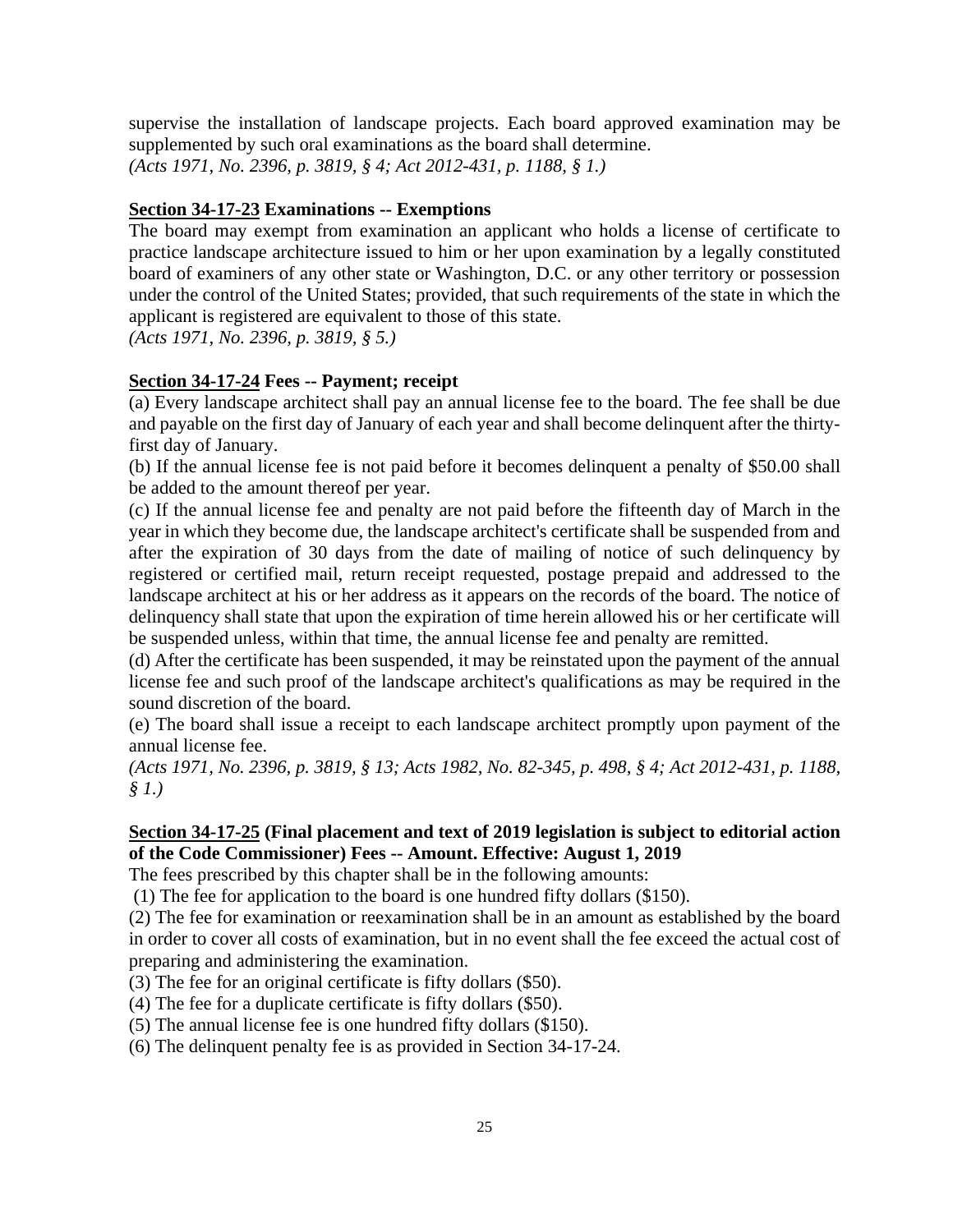(7) The fee for administration of the supplemental examination on the laws governing the practice of landscape architecture in Alabama is one hundred fifty dollars (\$150).

*(Acts 1971, No. 2396, p. 3819, § 14; Acts 1982, No. 82-345, p. 498, § 4; Acts 1987, No. 87-157, p. 217, § 3; Acts 1991, No. 91-152, p. 191, § 3; Acts 1995, No. 95-283, p. 523, § 3; Act 2003- 60, p. 91, § 3; Act 2012-431, p. 1188, § 1; Act 2019-186, § 1.)*

#### **Section 34-17-26 Reciprocity**

The board, subject to the provisions of this chapter and the rules and regulations of the board promulgated thereunder prescribing the qualifications for a landscape architect license, may permit the practice of landscape architecture in this state under a landscape architect license issued under the laws of any other state or country, upon payment of the current fee established by the board, and upon submission of all of the following evidence satisfactory to the board:

(1) That the other state or country maintained a system and standard of qualifications and examinations for a landscape architect license which were substantially equivalent to those required in this state at the time the license was issued by the other state or country.

(2) That the other state or country gives similar recognition and endorsement to landscape architect licenses of this state.

*(Acts 1971, No. 2396, p. 3819, § 6; Acts 1995, No. 95-283, p. 523, § 3)*

#### **Section 34-17-27 Exemptions**

This chapter shall not be construed to require licensing in the following cases:

(1) The practice of landscape architecture by any person who acts under the supervision of a registered landscape architect or by an employee of a person lawfully engaged in the practice of landscape architecture and who in either event does not assume responsible charge of design or supervision;

(2) The practice of architecture by a duly registered professional architect and the doing of landscape architectural work by a registered architect or by an employee under supervision of a registered architect, when such work is incidental to their practice;

(3) The practice of engineering by a duly registered professional engineer and the doing of landscape architectural work by a registered engineer or by an employee under supervision of a registered engineer, when such work is incidental to their practice;

(4) The practice of surveying by a duly registered professional land surveyor and the doing of landscape architectural work by a registered professional land surveyor or by an employee under supervision of a registered professional land surveyor, when such work is incidental to their practice;

(5) The practice of landscape architecture by employees of the United States government while engaged within this state in the practice of landscape architecture for the government;

(6) The practice of planning as customarily done by regional or urban planners;

(7) The practice of arborists, foresters, gardeners, home builders, and horticulturists; or

(8) The practice of any nurseryman, general or landscape contractor, such practice to include design, planning, location, and arrangements of plantings or other ornamental features. *(Acts 1971, No. 2396, p. 3819, § 9.)*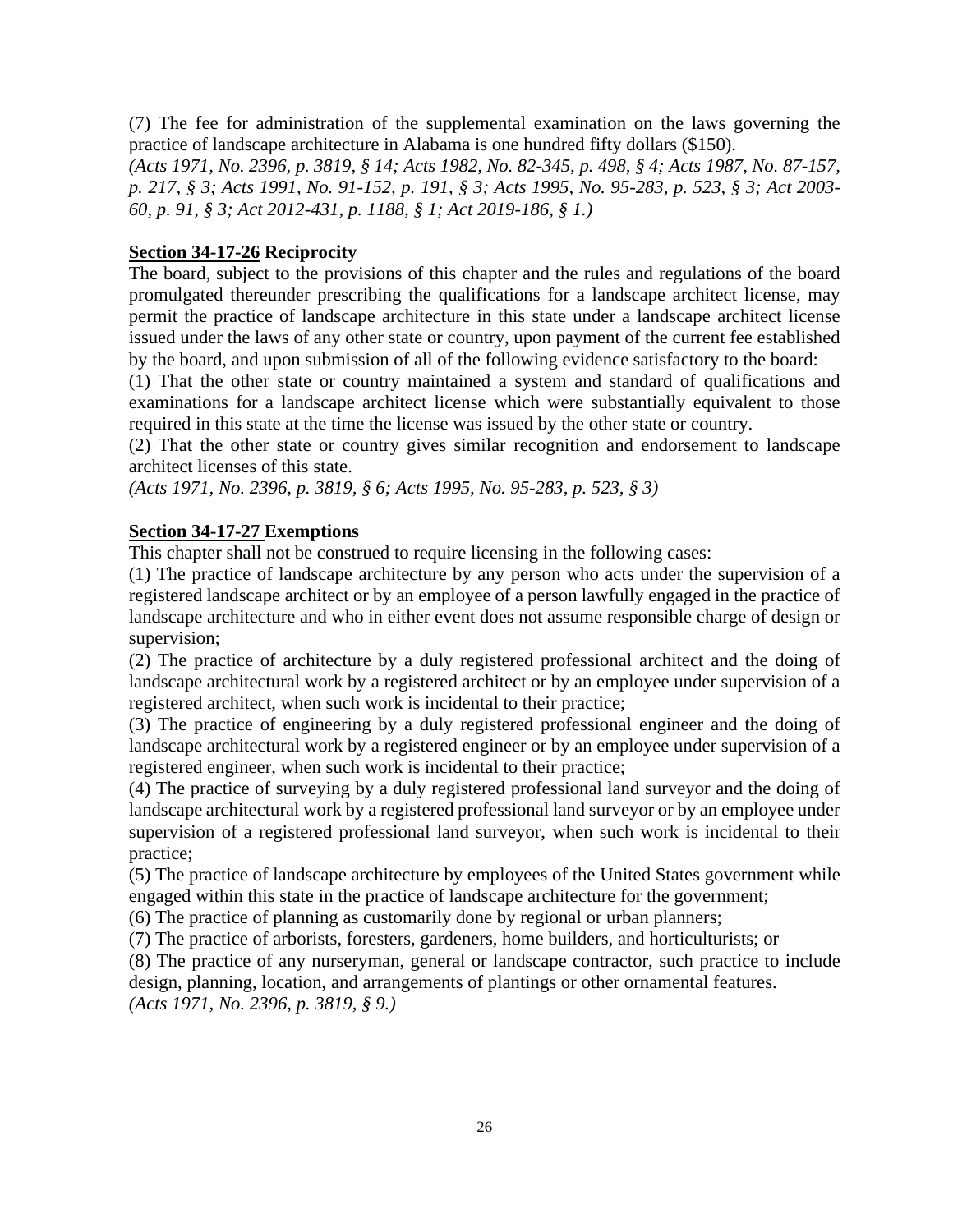# <span id="page-32-0"></span>*Professional Services by Vendor*

|                                         | 2017-2018    | 2018-2019    | 2019-2020    | 2020-2021   |
|-----------------------------------------|--------------|--------------|--------------|-------------|
| <b>Administrative Services</b>          |              |              |              |             |
| <b>Advertising</b>                      |              |              |              |             |
| Legislative Services Agency             | \$<br>300.00 | 160.00<br>\$ | \$<br>100.00 | \$          |
| <b>Auditing/Accounting</b>              |              |              |              |             |
| Warren and Company, Inc.                | 24,000.00    | 26,000.00    | 30,000.00    | 30,000.00   |
| <b>Education and Training</b>           |              |              |              |             |
| AL. Assoc. Of Regulatory Boards         |              | 150.00       |              |             |
| Council of Landscape Architectural      |              |              |              |             |
| Registration Boards Inc.                | 2,400.00     | 975.00       |              |             |
| <b>Total Administrative Services</b>    | 26,700.00    | 27,285.00    | 30,100.00    | 30,000.00   |
| <b>Legal Services</b>                   |              |              |              |             |
| <b>Attorney's General</b>               |              | 375.00       | 757.50       | 300.00      |
| <b>Total Legal Services</b>             |              | 375.00       | 757.50       | 300.00      |
| <b>Data Processing</b>                  |              |              |              |             |
| <b>Department of Finance</b>            |              |              |              |             |
| Data Processing                         | 1,704.50     |              |              |             |
| <b>Mailing Services</b>                 | 25.35        | 11.90        | 15.30        | 10.60       |
| <b>Interfund Contract Services</b>      | 1,650.00     | 3,300.00     | 3,300.00     |             |
| <b>Comptroller Services</b>             | 359.05       | 457.79       | 711.89       | 682.75      |
| <b>Office of Information Technology</b> |              |              |              |             |
| Data Processing                         | 987.50       | 739.25       | 1,262.25     | 1,266.75    |
| <b>Total Data Processing</b>            | 4,726.40     | 4,508.94     | 5,289.44     | 1,960.10    |
| <b>Total Professional Services</b>      | \$31,426.40  | \$32,168.94  | \$36,146.94  | \$32,260.10 |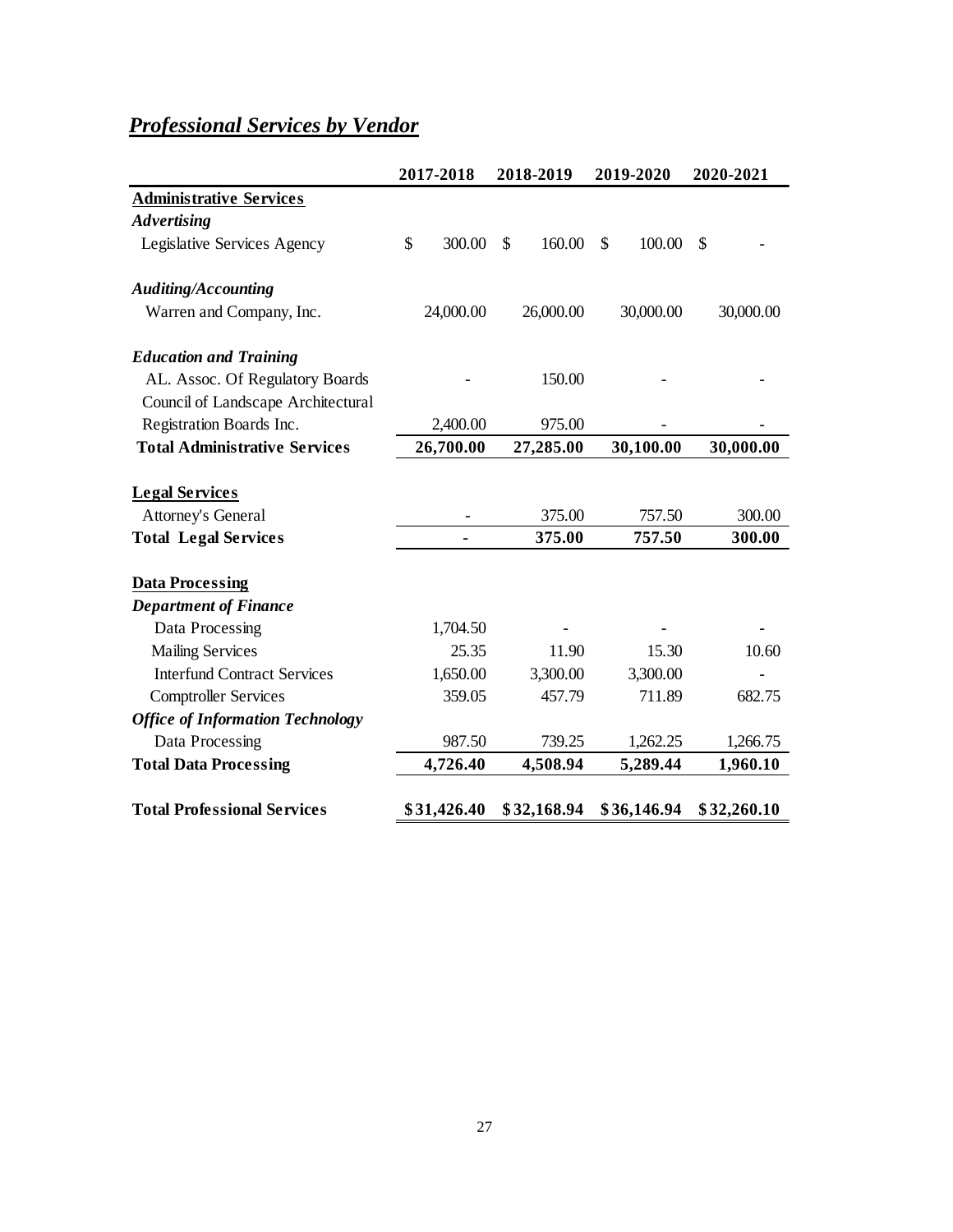<span id="page-33-0"></span>**Board Members** 

# ALABAMA BOARD OF EXAMINERS OF

February 16, 2022

Mrs. Charnelle Martin **Examiners of Public Accounts** 401 Adams Avenue, Suite 280 Montgomery, AL 36104

Dear Ms. Martin,

Please find the following individuals that have served on the Board during the examination period.

Lea Ann Macknally, Chair Birmingham, AL 35233 Expiration: 1/3/21

Chad Watkins, Secretary Foley, AL 36535 **Expiration: 1/3/2023** 

**Julie Stephens** Huntsville, AL 35801 Expiration: 1/3/22

Please do not hesitate to contact me should you need any additional information or have any questions.

 $\omega$ 

incerely Keith E. Warren **Executive Director** 

2777 Zelda Road, Montgomery, AL 36106 Phone: 334-262-1351 Fax: 334-263-6115 landscapeboard@alstateboard.com